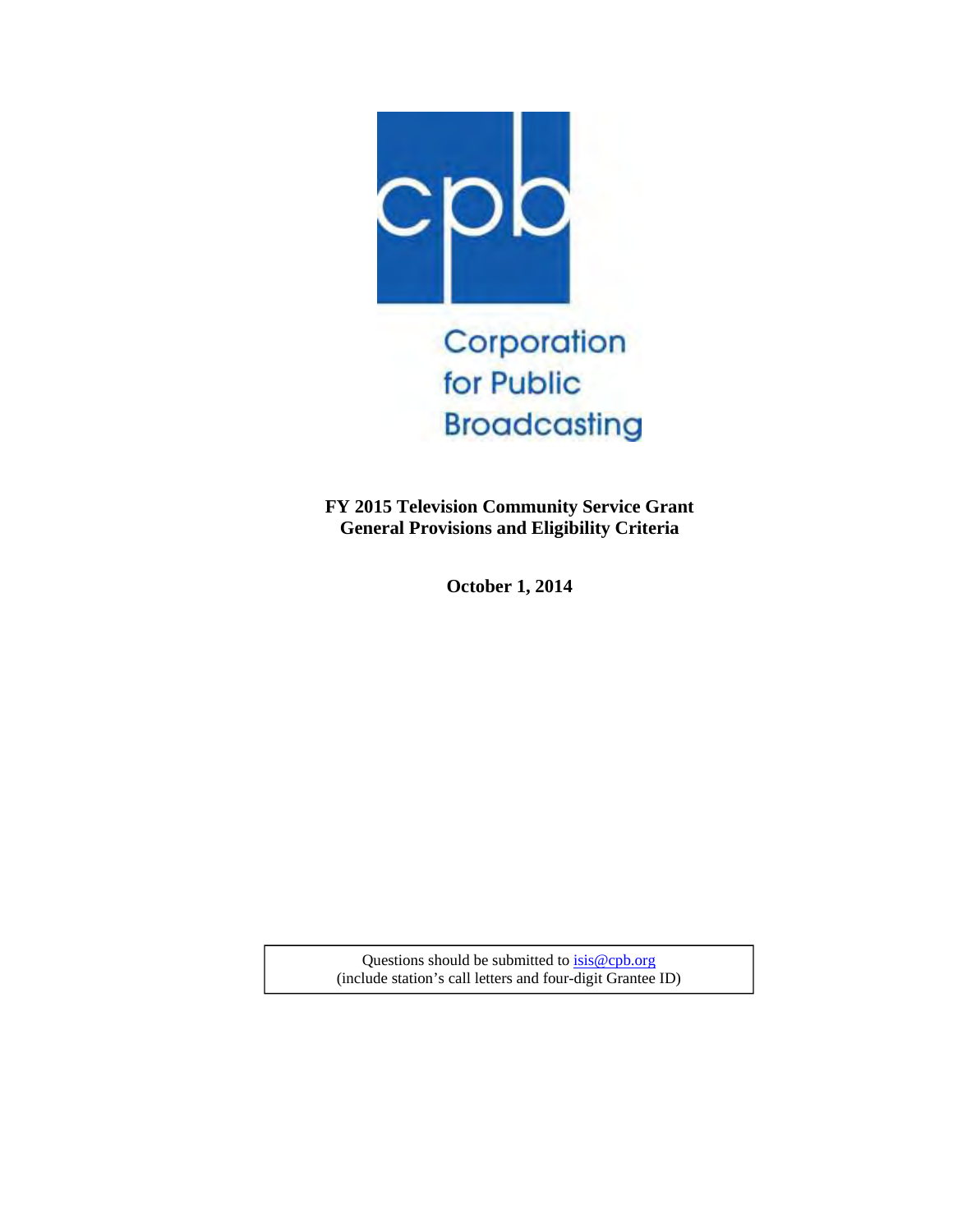# **Table of Contents**

| I. |  |
|----|--|
|    |  |
|    |  |
|    |  |
|    |  |
|    |  |
|    |  |
|    |  |
|    |  |
|    |  |
|    |  |
|    |  |
|    |  |
|    |  |
|    |  |
|    |  |
|    |  |
|    |  |
|    |  |
|    |  |
|    |  |
|    |  |
|    |  |
|    |  |
| П. |  |
|    |  |
|    |  |
|    |  |
|    |  |
|    |  |
|    |  |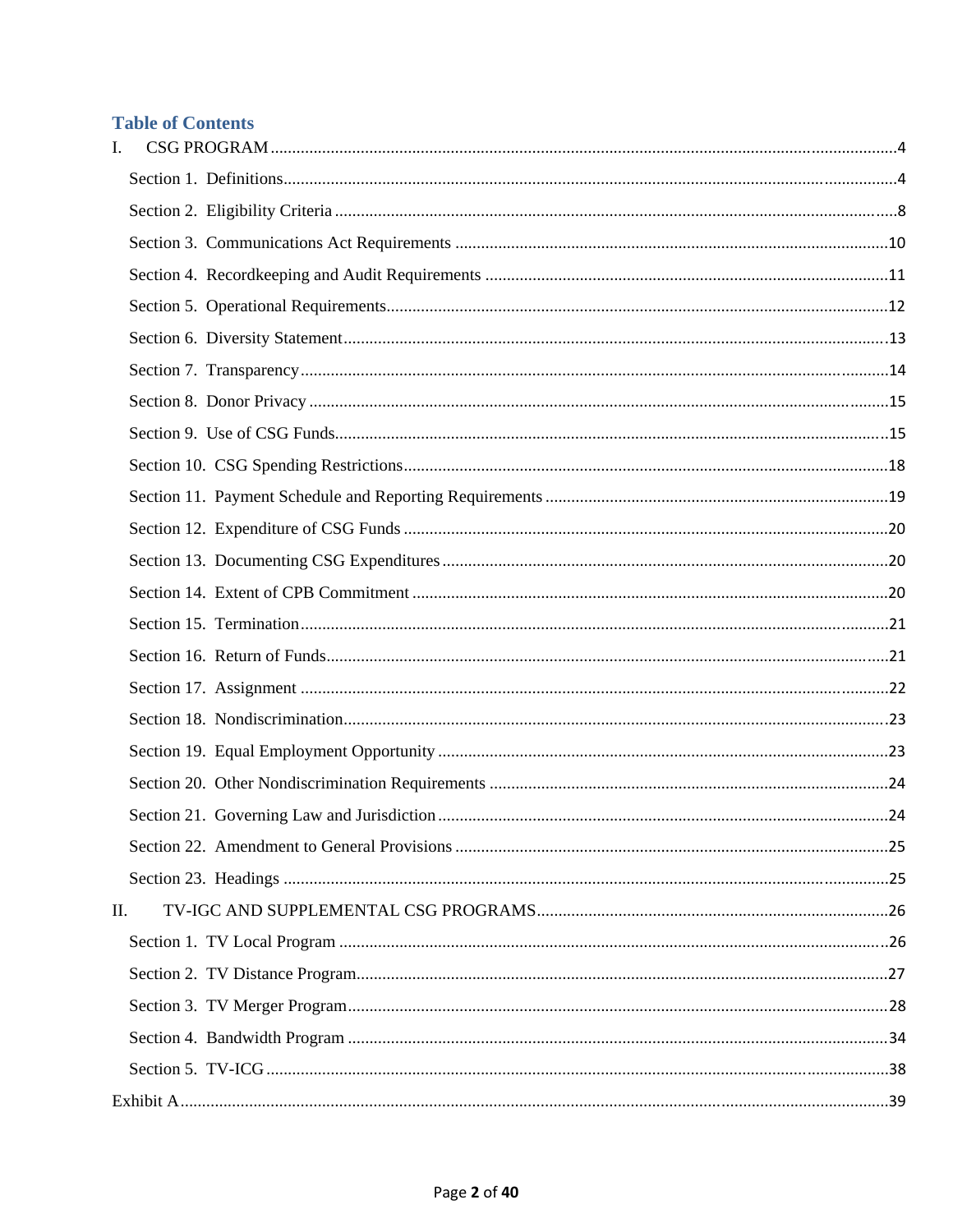| $\mathbf{r}$ 1 1 $\mathbf{r}$<br><b>EXPLOIT</b> |
|-------------------------------------------------|
|-------------------------------------------------|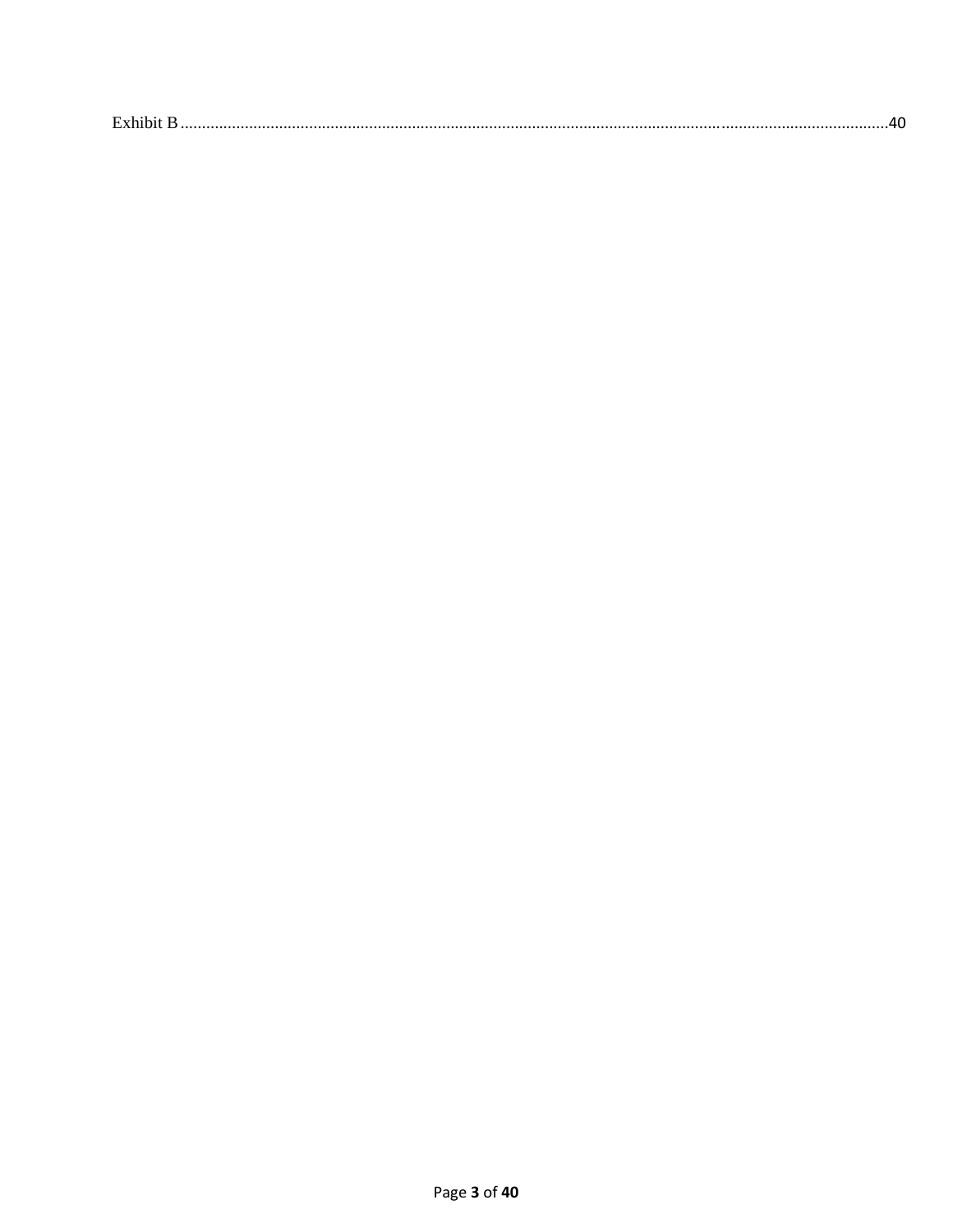

# **FY 2015 Television Community Service Grant General Provisions and Eligibility Criteria**

These General Provisions and Eligibility Criteria are divided into two parts. Part I sets forth provisions applicable to all CPB Television Grant Programs. Part II sets forth provisions applicable to Supplemental CSG Programs administered by CPB. Community Service Grant recipients are also subject to the requirements set forth in the list of documents identified in Exhibit A, which is attached hereto and incorporated herein by reference.

# **I. CSG PROGRAM**

### **Section 1. Definitions**

The following terms are defined as set forth below.

- **A. Annual Financial Report (AFR):** The financial information that Grantees must provide to CPB and comply with set forth in the Financial Reporting Guidelines, found at www.cpb.org/stations/frg, which are incorporated herein by reference.
- **B. Certification of Eligibility:** The form each station applying for a CSG must submit electronically through the CPB software system referred to as ISIS ("Integrated Station Information System") in order to certify compliance with the General Provisions and Communications Act requirements, found at www.cpb.org/stations/certification, which are incorporated herein by reference.
- **C. Children's Programming:** Programming targeted to children seventeen years of age and younger**.**
- **D. Communications Act:** The Communications Act of 1934, as amended (47 U.S.C. § 396, *et seq.*).
- **E. Community Advisory Board (CAB):** An advisory body most television stations are required to maintain pursuant to the Communications Act.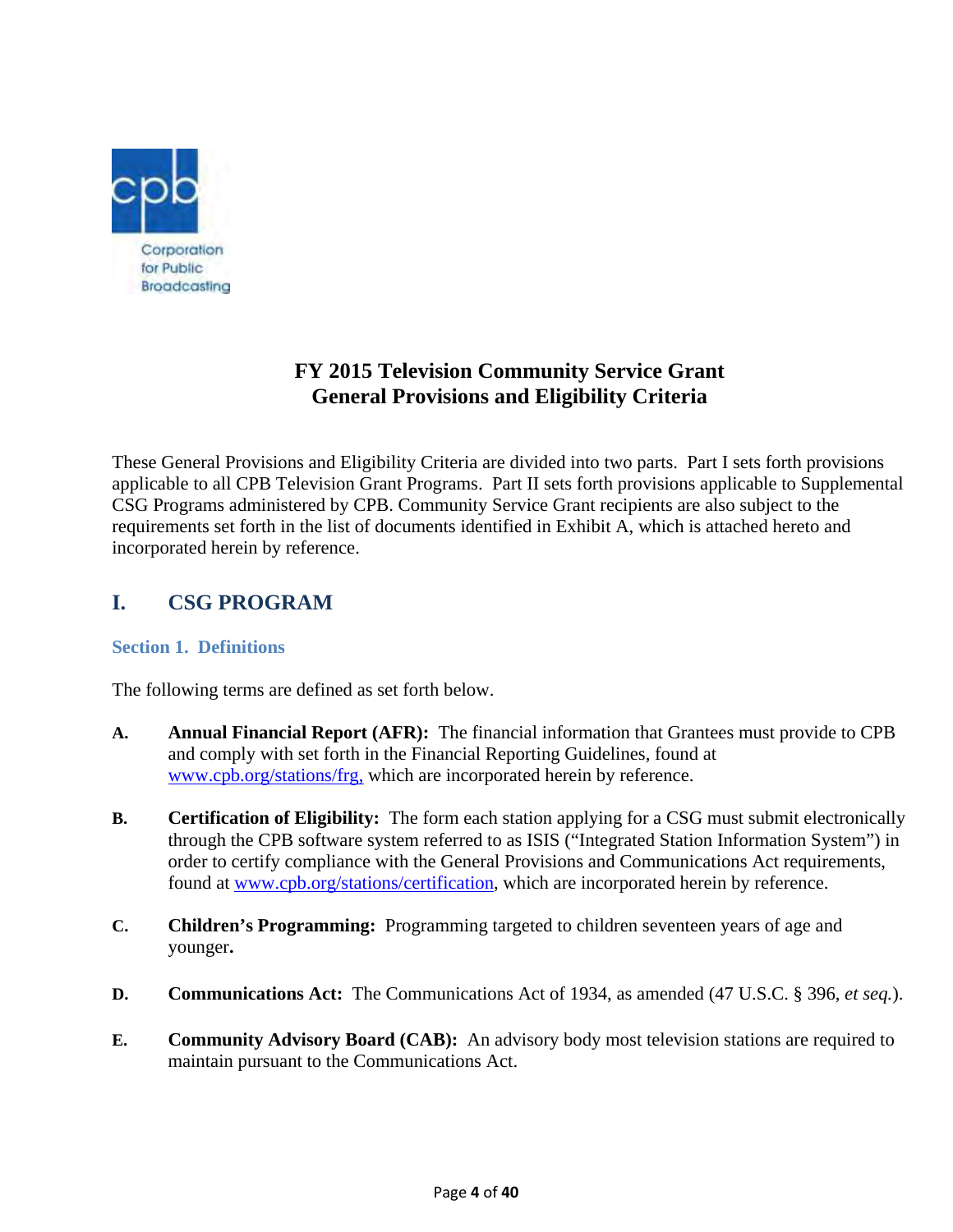- **F. Community Service Grant (CSG):** An FY 2015 community service grant awarded to a television station by CPB, unless otherwise identified.
- **G. Coverage Area Population (CAP):** The population within a station's coverage area based on contours specified by CPB (consistent with the rules and policies of the Federal Communications Commission), and the most recent population data published by the U.S. Census Bureau.
- **H. CPB:** The Corporation for Public Broadcasting.
- **I. CPB Television Grant Programs:** Television grant programs awarded and administered by CPB, including but not limited to the CSG, Supplemental CSG Programs, and the Television Interconnection Grant.
- **J. CPB-Qualified Programming:** General audience programming broadcast and serving a station's demonstrated community needs of an educational, informational, or cultural nature.

Programs that are not considered CPB-Qualified Programming include but are not limited to:

- **1.** programming that furthers the principles of particular political or religious philosophies; and
- **2.** programming designed primarily for in-school or professional in-service audiences.
- **K. Discrete Accounting Requirement:** The use of unique accounting codes by CSG recipients to identify CSG funds – both revenues and expenses, restricted and unrestricted – so that both CPB and an auditor can discretely track those funds within the recipient's accounting system.

 There is no requirement to segregate CSG funds in separate bank accounts; co-mingling funds is allowable as long as the accounting system easily identifies transactions associated with a major activity (*e.g.*, department, grant, contract, or other project).

- **L. Eligible Grantee:** A Grantee that is eligible to receive a CSG by meeting the requirements set forth herein.
- **M. Employment Statistical Report:** The Grantee report identifying:
	- **1.** the race and sex, the number of employees in each of eight full-time and part-time job categories (officials and managers, professionals, technicians, office and clerical personnel, skilled craft persons, semi-skilled operatives, unskilled operatives, and service workers); and
	- **2.** the number of job openings occurring during the course of the year.
- **N. FCC:** The Federal Communications Commission.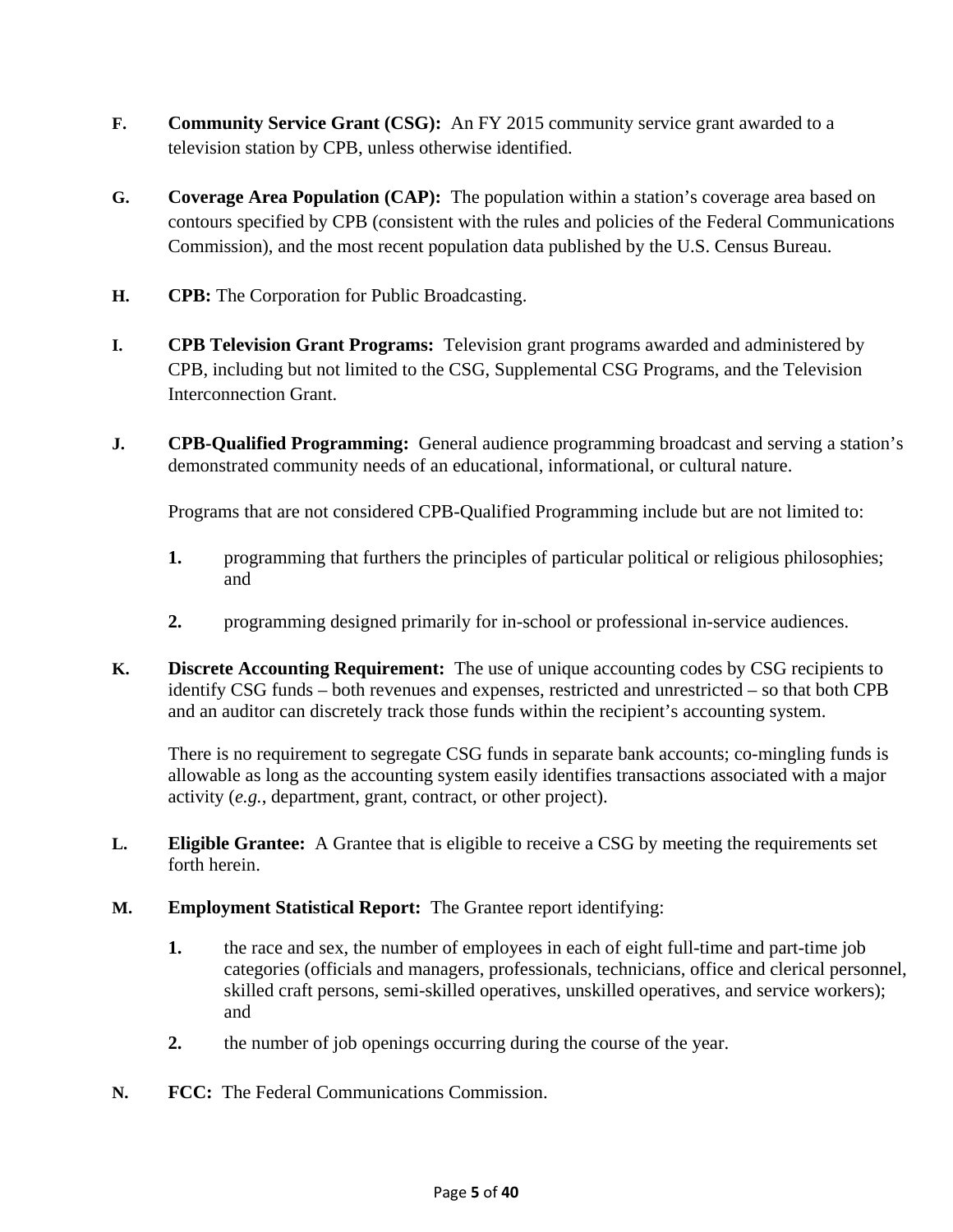- **O. Financial Reporting Guidelines:** The financial reporting guidelines Grantees are subject to, incorporated herein by reference and available at www.cpb.org/stations/frg .
- **P. Full-Time Employee (FT employee):** Permanent personnel of Grantee, employed by Licensee (or a parent company, subsidiary, affiliate, or third-party operator under contract with Licensee):
	- **1.** that possess demonstrated skill and expertise in the management, programming, production, promotion, development, or engineering areas of television station operations;
	- **2.** that are paid no less than the minimum federal hourly wage plus all benefits that Licensee (or a parent company, subsidiary, affiliate, or third-party operator under contract with Licensee) routinely provides to its FT employees; and
	- **3.** whose terms of employment require working the number of hours that constitute a normal work week at said institution.
- **Q. Full-Time-Equivalent Employees (FTE):** Two or more employees who, collectively, satisfy the criteria for an FT employee. However, an FTE need not receive all benefits that Licensee (or a parent company, subsidiary, affiliate, or third-party operator under contract with Licensee) provides to its FT employees.
- **R. Fully Differentiated Stations:** Stations in Multi-Provider Markets that have at any time lost their CSG eligibility and are applying to the CSG program must broadcast content that is neither duplicated nor broadcast on any other station in its Multi-Provider Market. Content that is duplicated pursuant to a formal written contract between two or more stations in said market is excluded.
- **S. Grantee:** The FCC Licensee legally authorized to receive a CSG.
- **T. Joint Licensees:** Licensees eligible to receive television and radio CSGs.
- **U. Licensee:** The entity with a license to operate a full power, noncommercial television station. The license must be a valid, renewable license issued by the United States government.
- **V. Local Content and Service Report (LCSR):** The report that Grantee must provide annually to its community describing the local content created, acquired, and distributed in support of its community's needs and interests. The report should include analysis on the reach and impact of online, on-air, and community engagement content and services. Grantee will determine what qualifies as local content and service. $<sup>1</sup>$ </sup>

 $\overline{\phantom{a}}$ <sup>1</sup> CPB Board of Directors' resolution dated September 22, 2010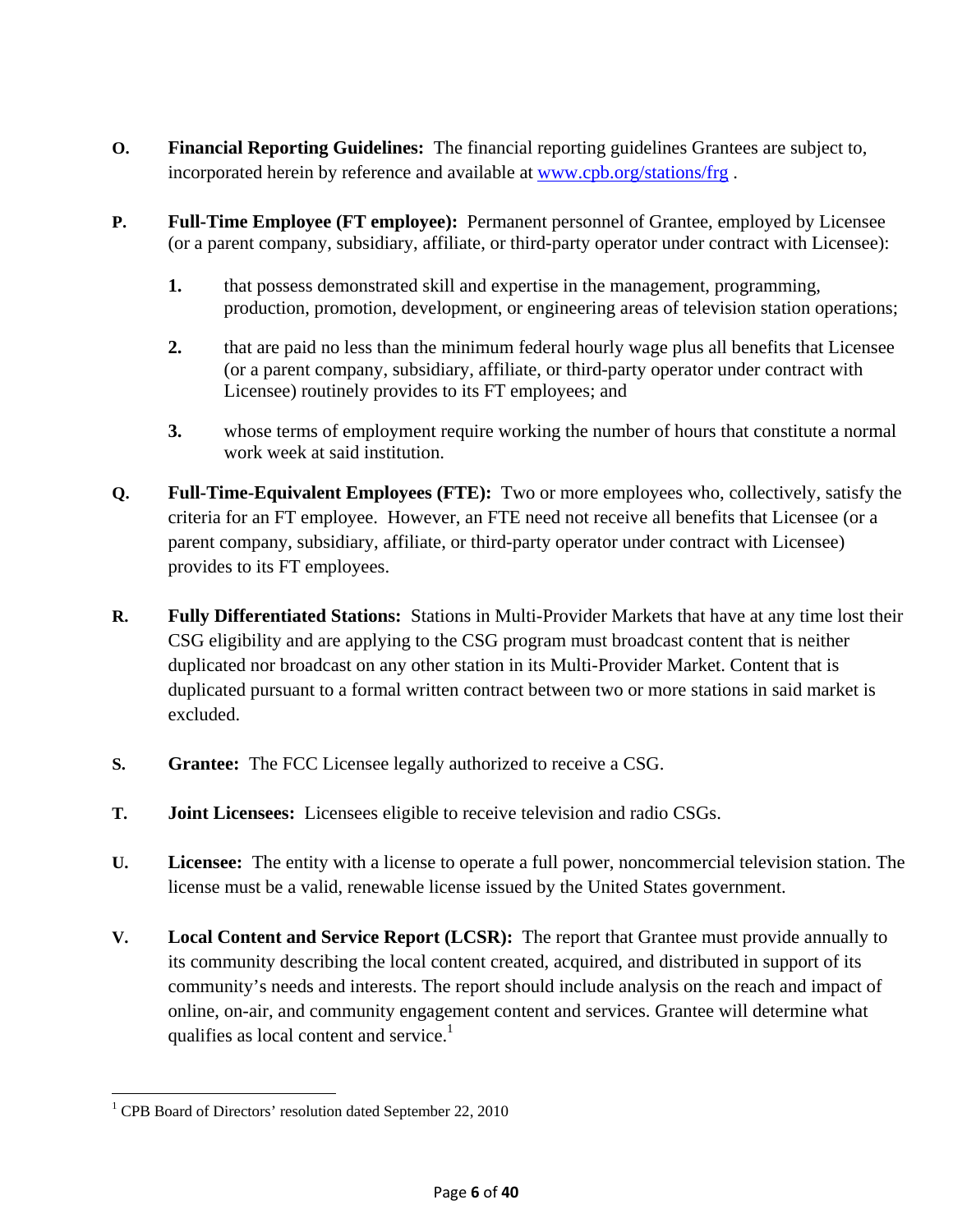- **W. Multi-Provider Markets:** Markets CPB designates as multi-provider markets, which are identified in Exhibit B attached hereto and incorporated herein by reference.
- **X. Non-Federal Financial Support (NFFS):** The total value of cash and the fair market value of property and services Grantee received from sources other than the United States or any agency or instrumentality of the United States or any public broadcasting entity, as further defined in 47 U.S.C. § 397(9). Additional details and definitions of what revenues qualify as NFFS are contained in the Financial Reporting Guidelines which are available at www.cpb.org/stations/frg, and the Application of Principles of Accounting and Financial Reporting to Public Telecommunications Entities, May 2005 Edition, which is available at http://cpb.org/stations/principles, including subsequent amendments thereto.
- **Y. Primary Grantee:** The Grantee that received the largest NFFS in a Multi-Provider Market during Grantee's 2013 fiscal year.
- **Z. Program Differentiation Incentive (PDI):** An incentive CPB provides to Secondary Grantees in Multi-Provider Markets that do not broadcast duplicate programming on the same day, with the exception of:
	- children's programming;
	- news programming; and
	- one-time programming of local or national importance (*e.g.*, emergency information or presidential speeches).

The incentive is added to a station's CSG base grant.

- **AA. Secondary Grantee:** A Grantee with NFFS that is lower than the NFFS of the Primary Grantee within a Multi-Provider Market.
- **BB. Sole Service**: Stations that operate the only primary broadcast service (radio or television, commercial or non-commercial) within a 50-mile radius from the station's transmitter are sole service stations. A Licensee operating multiple services (television/television or television/radio) serving the same community may qualify as a single sole service station.
- **CC. Spending Period**: The CSG spending period covers the term from October 1, 2014, through September 30, 2016.
- **DD. Station Activities Benchmarking Study (SABS):** The survey collects standard financial and operational information from Grantees. This data provides public broadcasting stations and national organizations information to support decision-making, understand performance issues, identify improvement opportunities, and achieve defined objectives.

Grantees must complete the survey in order to receive its second CSG payment.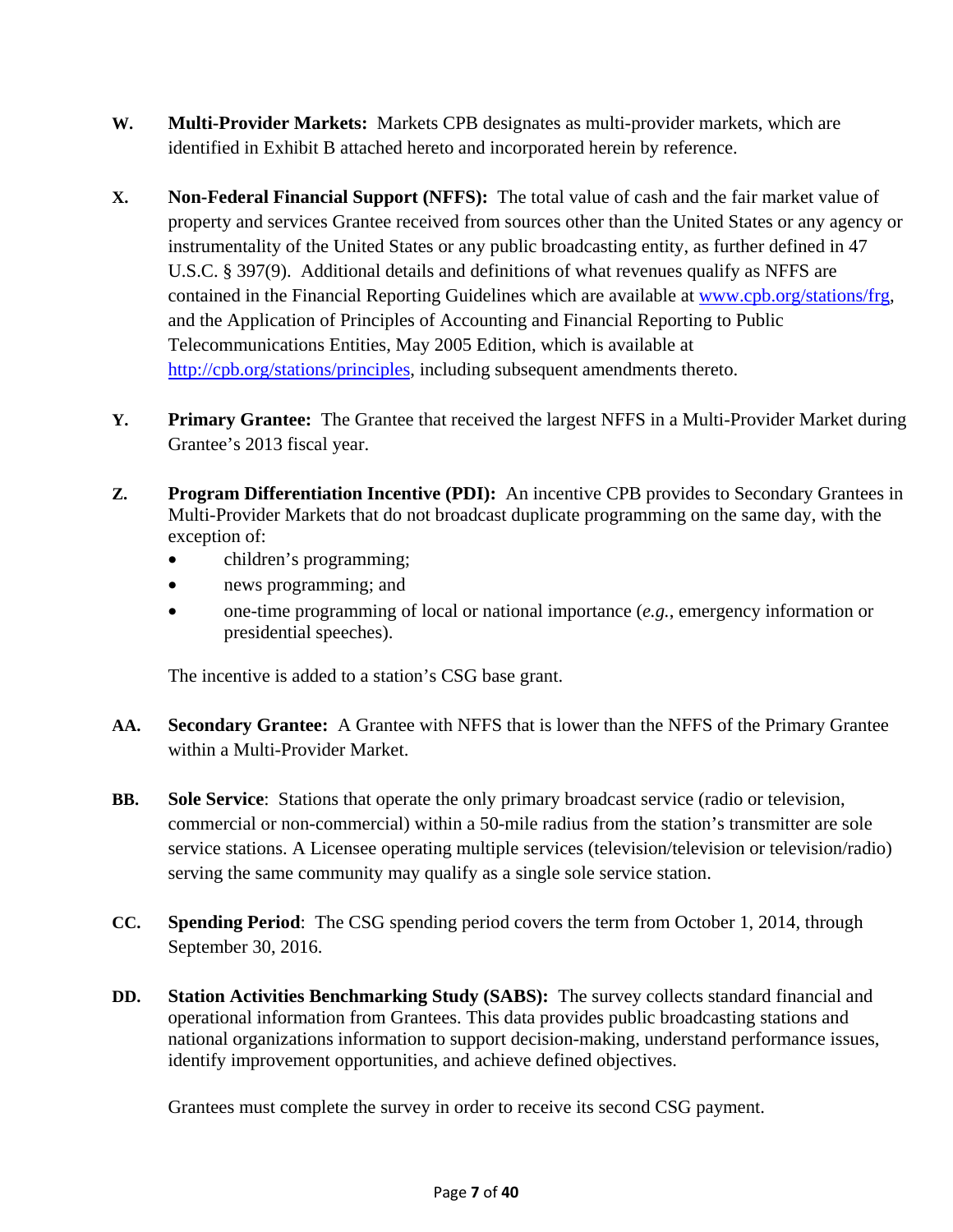**EE. Station Activity Survey (SAS):** The survey collects information from Grantees about their public broadcasting station operations to enable CPB to advocate the interests of public broadcasting, assist stations and other public broadcasting organizations with planning and evaluation, study and anticipate industry-wide trends, and calculate CSG payments.

Grantees must complete the survey in order to receive its second CSG payment.

- **FF. Supplemental CSG Programs:** The following programs: Television Merger and Consolidation Program, Television Collaborative Bandwidth Program, Television Local Service Grant Program, and Television Distance Service Grant Program.
- **GG. Television Interconnection Grant (TV-ICG**): This grant provides funds to Grantees to cover a portion of their interconnection costs.

### **Section 2. Eligibility Criteria**

- **A. Eligible Grantee:** A Grantee that either:
	- **1.** received a TV CSG in FY 2014 and meets the eligibility criteria herein; or
	- **2.** is a Licensee that:
		- **a.** has one or more over-the-air (analog UHF or VHF, or DTV) stations;
		- **b.** meets the eligibility criteria herein; and
		- **c.** is determined by CPB to be a qualified CSG recipient.
- **B.** Ineligible Stations: The following television stations are not eligible to receive a CSG:
	- **1.** closed-circuit stations;
	- **2.** stations managed and operated by and for students;
	- **3.** stations that primarily provide training programming to Licensee employees, clients, and/or representatives; and
	- **4.** stations licensed to political organizations.
- **C. Additional Eligibility Criteria:** Grantees in the categories below are subject to the following additional eligibility criteria:
	- **1. Joint Licensees:** Joint Licensees must individually meet the requirements set forth herein and the applicable General Provisions governing their radio CSG. Resources (including but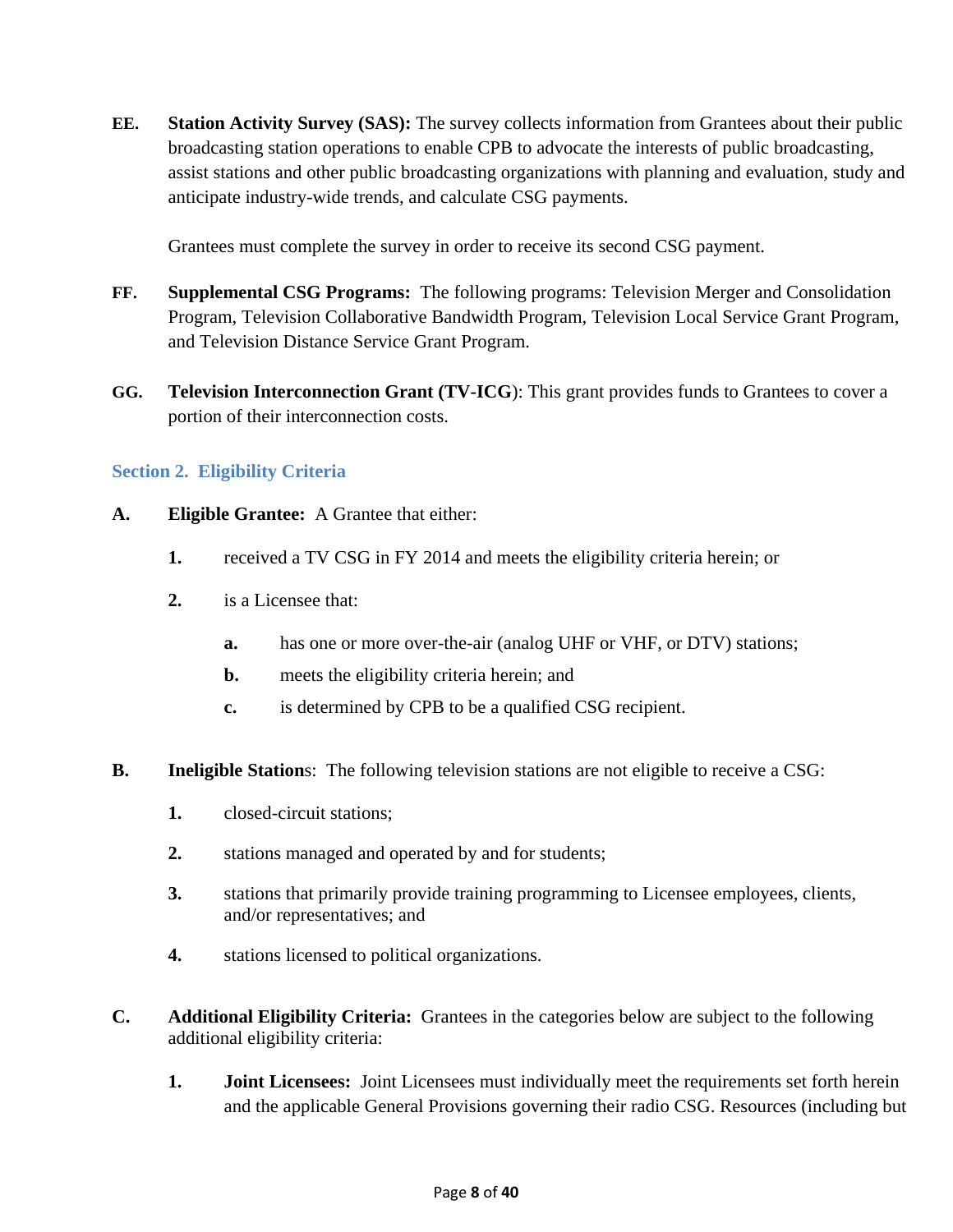not limited to NFFS, FT employees, and FTEs) designated to meet the requirements of one CSG may not be used to meet the requirements for any other CSG.

- **2. Consolidation:** The management and operational control of all noncommercial television stations licensed to the same entity are consolidated when calculating CSG amounts. The following types of television stations may not be consolidated:
	- **a.** closed-circuit stations;
	- **b.** stations managed and operated by and for students;
	- **c.** stations that primarily provide training programming to Grantee employees, clients, and/or representatives; and
	- **d.** stations licensed to political organizations.
- **3**. **PDI Calculation:** CPB adopted the PDI to encourage diverse program schedules reflecting the wide-ranging needs of a Secondary Grantee's unserved and underserved audiences. When calculating the NFFS-matching (or incentive) portion of a Secondary Grantee's CSG, only the programming on its primary channel will be included in the PDI calculation. The NFFS of each Secondary Grantee eligible for the PDI will be weighted as follows:
	- NFFS up to the first \$2 million will be multiplied by a factor of 1.75; and
	- NFFS between \$2 million and \$4 million will be multiplied by a factor of  $1.25<sup>2</sup>$ .

In order to receive a PDI, Secondary Grantee must certify that its previous year's programming schedule met the PDI requirements and make them available to CPB upon request.

CPB will periodically review Secondary Grantee's compliance with the PDI requirements. If CPB finds Secondary Grantee has falsely certified its PDI eligibility, it may lose its PDI for up to three years. $3$ 

**D. Maintaining Eligibility:** A Licensee is responsible for ensuring its Grantee is in compliance with the General Provisions at all times during the Spending Period and must promptly notify CPB if Grantee fails to maintain the same, by email to Kate Arno, Director of TV CSG Policy and Review, at karno@cpb.org (or the other individuals CPB may designate).

CPB reserves the right to reduce or eliminate a Grantee's CSG if CPB determines said Grantee is not in compliance with the General Provisions.

<sup>&</sup>lt;sup>2</sup> CPB Board of Directors' resolution dated December 3, 2001.

<sup>&</sup>lt;sup>3</sup> CPB Board of Directors' resolution dated August 6, 2007.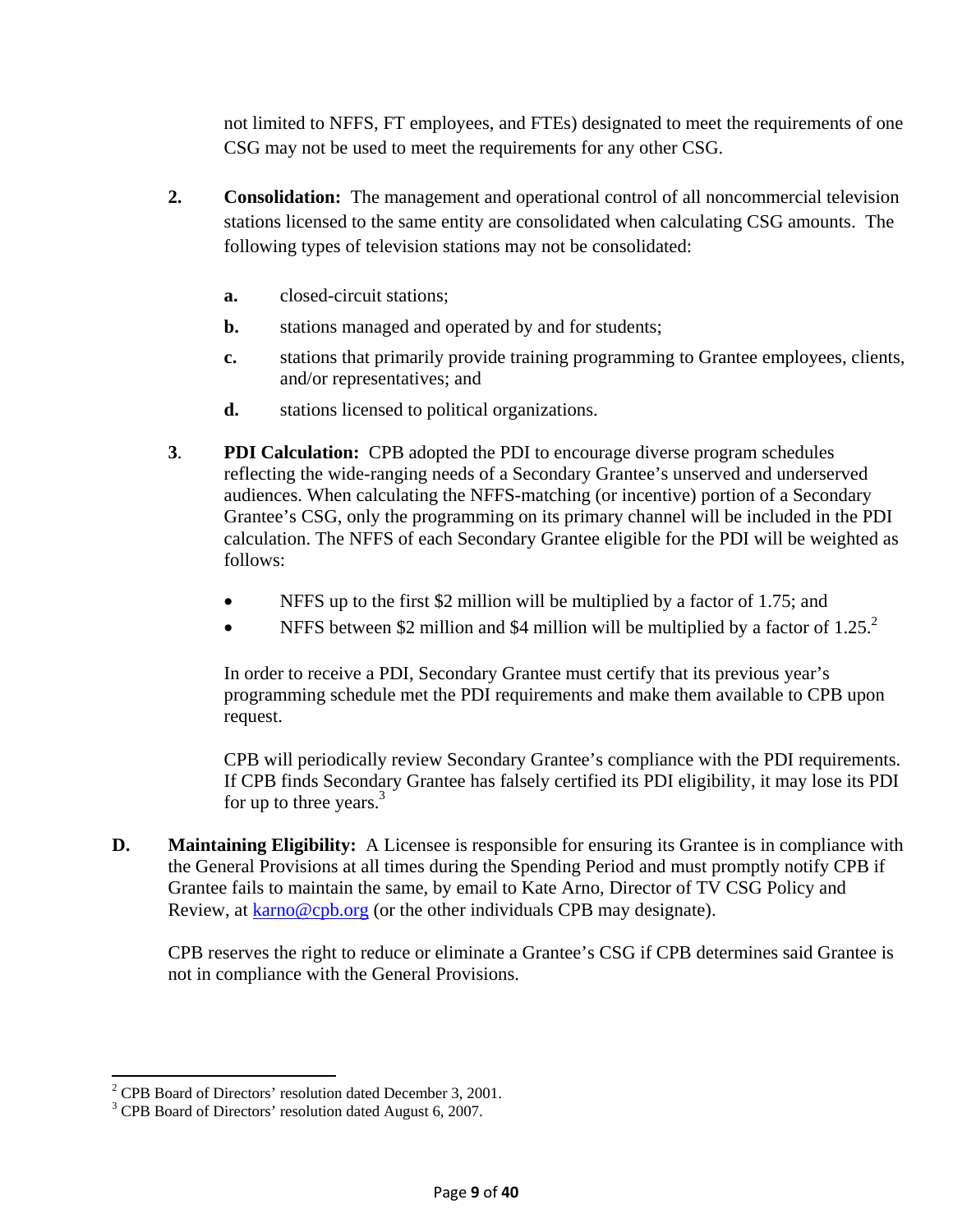- **E.** Penalty for Late Filing: If Grantee files any of the following beyond the required deadline its next CSG will be subject to a penalty. The penalty is up to 1/365th of the next CSG for each day any of the following reports are late:
	- Annual Financial Report;
	- Audited Financial Statements;
	- Annual Station Activities Benchmarking Study;
	- Annual Station Activities Survey; and
	- Local Content and Service Report.
- **F.** TV CSG Re-Qualification: Any Grantee that was previously disqualified from receiving a CSG may apply to the FY 2016 CSG program if it meets the requirements set forth in the General Provisions.

As of October 1, 2012, a previously CSG-qualified Grantee will be allowed to apply for a CSG if it is in compliance with the General Provisions. Grantees in a Multi-Provider Market must be Fully Differentiated Stations. However, CPB, in its sole discretion, may permit Grantees to participate in the Collaborative Bandwidth Program<sup>4</sup> without being Fully Differentiated Stations.

A station that has lost its CSG eligibility cannot reapply to the program if its Licensee receives a CSG for any other television station Licensee owns.<sup>5</sup>

**G. CPB Waiver:** CPB may, in its sole discretion and in exceptional circumstances, waive a nonstatutory minimum eligibility criterion listed in Section 2, Eligibility Criteria, for example, when a station demonstrates that it provides the sole broadcast service in its community or a broadcast service that primarily serves underserved or unserved audiences.

### **Section 3. Communications Act Requirements**

Grantees must certify annually to CPB through the Certification of Eligibility that they are in compliance with the relevant provisions of the Communications Act, representing and warranting to CPB that they shall remain at all times in compliance with the same during the Spending Period.

Grantees may not receive a CSG unless they comply with the Communications Act requirements, certain of which are summarized below. The list does not supersede other provisions of the Act or other laws and regulations applicable to Grantees:

- **Open Meetings:** Grantee's board meetings, board committee meetings and advisory body meetings must be open to the public  $(47 \text{ U.S.C. } § 396(k)(4));$
- **Closed Meetings:** When closing a board meeting, board committee meeting, or CAB meeting, Grantee must document the reasons for closing the meeting and make it available to the public within a reasonable time  $(47 \text{ U.S.C.} \text{ } \$ \text{ } 396 \text{(k)}(4))$ ;

 $\overline{a}$ 

<sup>&</sup>lt;sup>4</sup> The Collaboration Bandwidth Program is set forth in Part II.

<sup>&</sup>lt;sup>5</sup> CPB Board of Directors' resolution dated September 22, 2010.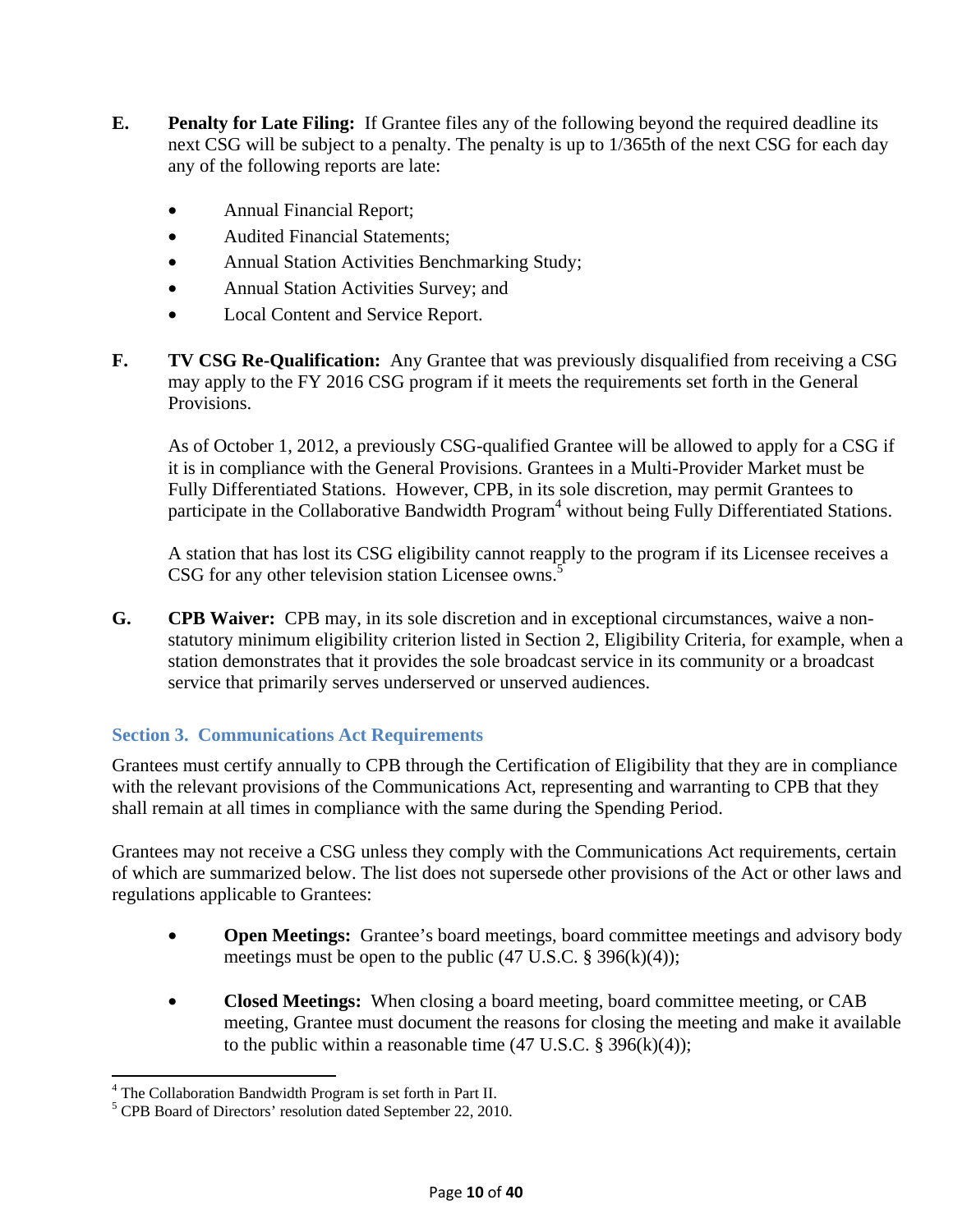- **Open Financial Records:** Grantee's annual financial and audit reports must be available for public inspection  $(47 \text{ U.S.C.} \$   $396(k)(5))$ ;
- **Employment Statistical Report**: Each Grantee must:
	- o file annually with CPB its Employment Statistical Report through  $ISS<sup>6</sup>$ ;
	- o make its Employment Statistical Report available for review by the public at its central office and each location where there are six or more FTEs (47 U.S.C. §  $396(k)(11)$ ).
- **CAB:** Grantees, if required, must maintain a Community Advisory Board (47 U.S.C. § 396(k)(8)); and
- **Donor Information:** As required by 47 U.S.C. § 396(k)(12), Grantee shall:
	- o prohibit the exchange of donor information with political organizations and/or candidates;
	- o obtain the donor's authorization before exchanging donor information with nonaffiliated third parties (excluding political organizations and candidates), and for donors providing ongoing donations, provide a periodic reminder that the donor's information will be exchanged with non-affiliated third parties (excluding political organizations and candidates), giving them the option to revoke their authorization; and
	- o safeguard donor names and lists.

### **Section 4. Recordkeeping and Audit Requirements**

 $\overline{a}$ 

Grantees must comply with the recordkeeping and audit requirements set forth below.

- **A. Recordkeeping, Certification and Audit Requirements:** The Communications Act mandates recordkeeping and auditing and provides CPB and its representatives access to all records concerning a CSG (47 U.S.C. 396(1)(3)(B), (C),  $\&$  (D)). Additional information related to recordkeeping is found in the Application of Principles of Accounting and Financial Reporting to Public Telecommunications Entities, May 2005 Edition, that are available at http://cpb.org/stations/principles, including subsequent amendments thereto. Grantees must maintain such records as CPB may in its discretion require to facilitate an effective audit.
- **B. Operational Records and Documentation:** Grantee's CSG operational records and documentation include but are not limited to: broadcast schedules identifying general audience programming that serve demonstrated community needs of an educational, informational, or cultural nature.

<sup>&</sup>lt;sup>6</sup>CPB's requirements are different than the requirements in the Communications Act governing the station's EEO Report, see Section 19, Equal Opportunity Employment.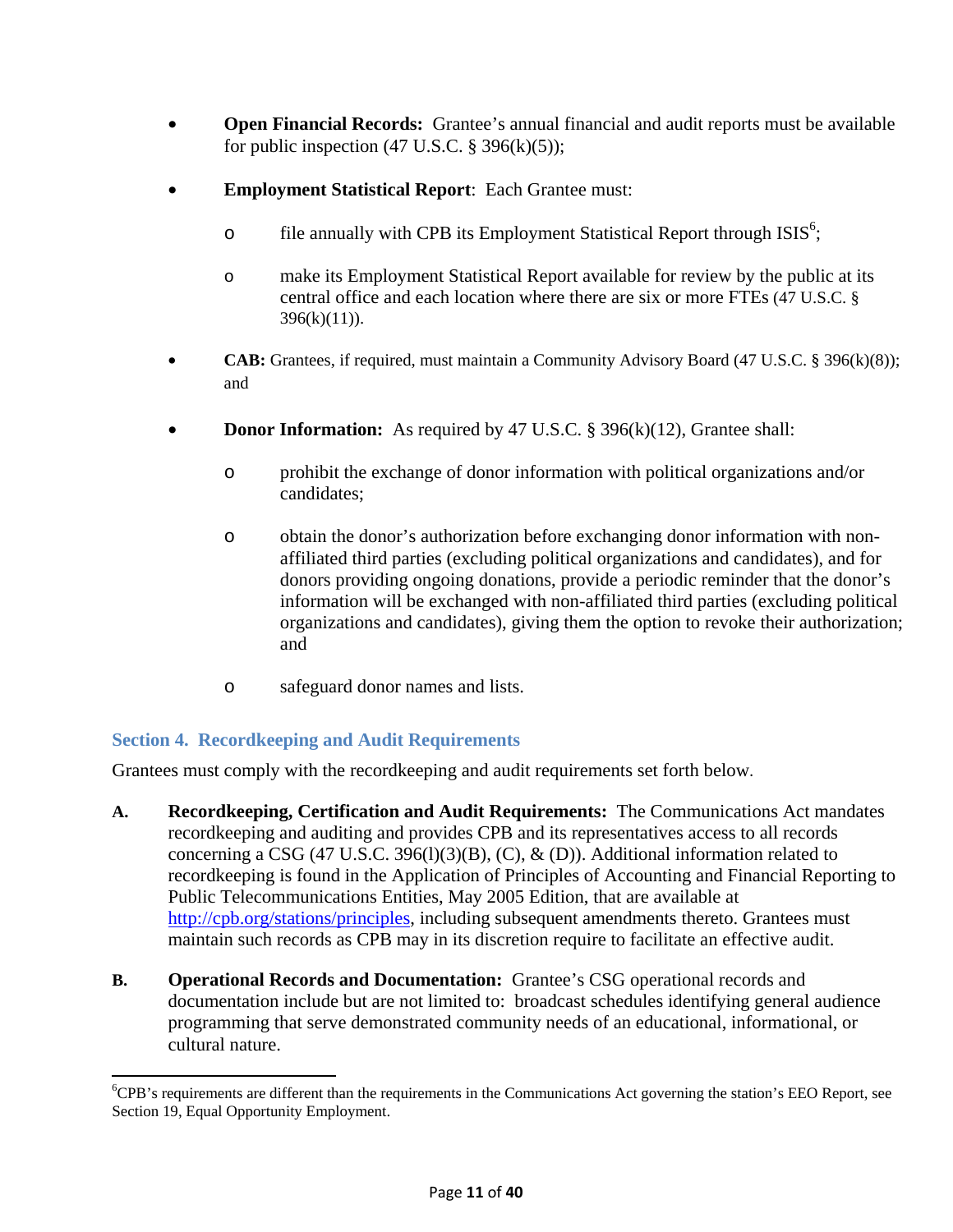Grantees must retain all CSG records and documentation for no less than three years after the end of the Spending Period. However, CSG records and documentation must be retained for no less than 10 years, after commencement of any of the events below.

- **1.** When litigation or an audit begins before the expiration of the three-year period;
- **2.** When real property or equipment are acquired with federal funds;
- **3.** When CSG-funded activities involve program income transactions;
- **4.** When indirect cost proposals and cost allocation plans are involved; and
- **5.** When the federal awarding agency requests otherwise in writing.<sup>7</sup>
- **C. Certificate of Eligibility:** Grantees must certify annually their compliance with the General Provisions by submitting a Certification of Eligibility to CPB. Compliance is subject to audit by CPB's Inspector General, and others, and improper certification may result in penalties under the Federal False Claims Act.
- **D. Discrete Accounting Requirement:** During the Spending Period, Grantees must comply with the Discrete Accounting Requirement, not later than the end of each Grantee's fiscal year.
- **E. Expenditures and Discrepancies:** Grantee's CSG expenditures must comply with the General Provisions. Failure to comply may result in Grantee repaying to CPB a portion or all of the CSG funds received.

 In the event of an improper expenditure or any discrepancies or inaccuracies in expenditures, whether reported by the Grantee, discovered during the course of an audit, or otherwise, CPB may, in its discretion, reduce Grantee's CSG. In the event of a reduction, CPB may elect in its discretion to recover overpayment immediately or by reducing the FY 2015 or future CSG awards. If recovery of overpayment is required, CPB will notify the Grantee in writing of the action it intends to take.

### **Section 5. Operational Requirements**

 $\overline{\phantom{a}}$ 

Grantees must comply with the operational requirements below.

- **A. FCC Operating Requirements:** Grantees must comply with FCC requirements for the operation of a non-commercial educational television station throughout the Spending Period. Failure to comply with FCC requirements and the terms of the station's broadcast license may, at CPB's discretion, result in the loss or return of CSG funding.
- **B.** Broadcast Schedule: The substantial majority of each station's daily total programming hours broadcast on all of its channels, including its primary and additional multicast channels, must be

 $7$  CPB revised its records retention requirements effective FY 2015 pursuant to correspondence from Ted Krichels, Senior Vice President, System Development and Media Strategy, dated July 10, 2014; and a memo from Mary Mitchelson, CPB Inspector General, dated June 10, 2014.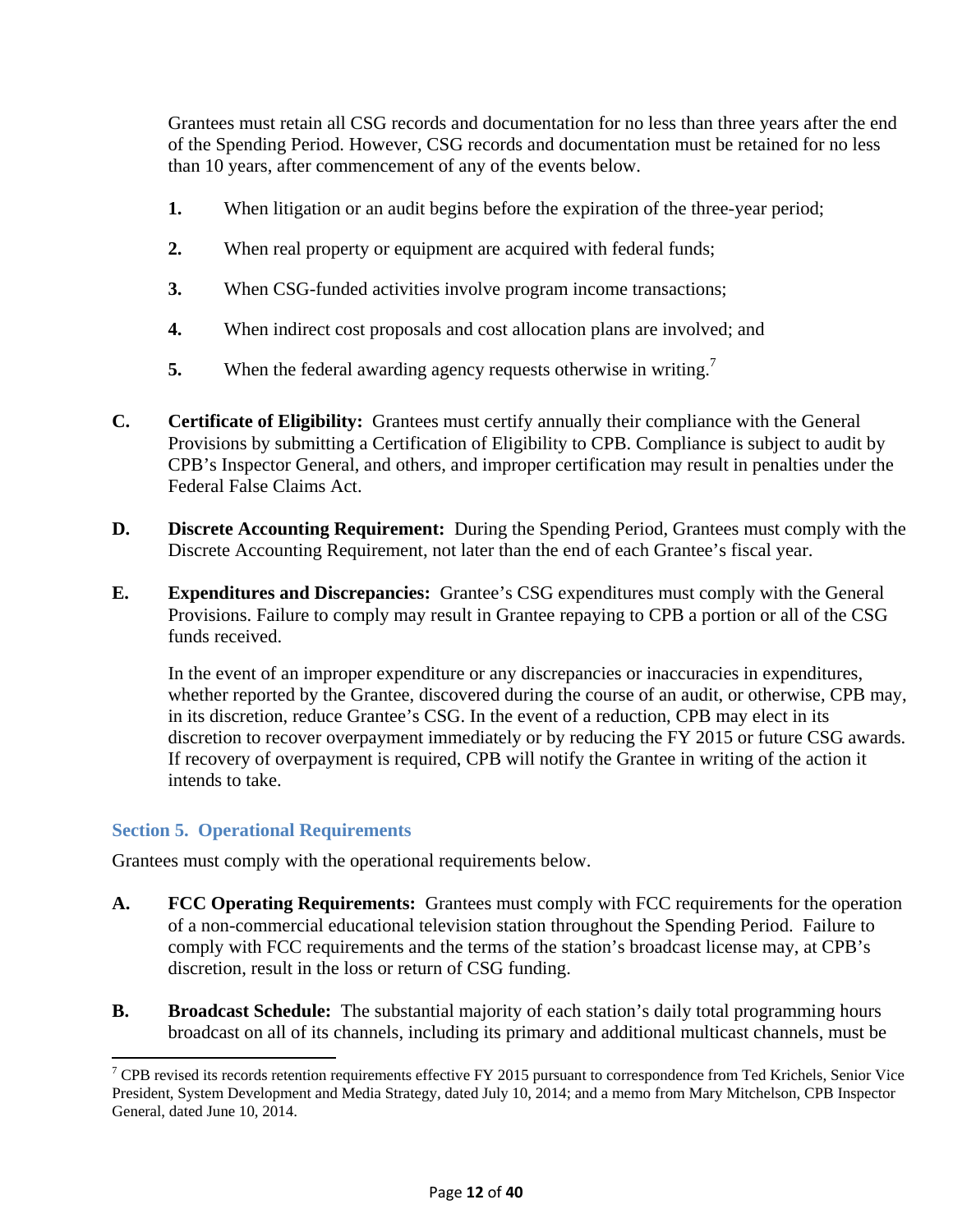devoted to CPB-Qualified Programming. The station must broadcast on a schedule of seven days per week, 52 weeks per year, for a total of at least 3,000 hours or 58 hours per week.

- **C. Employment Requirement:** Grantee's staff must be managed by an executive or equivalent whose primary responsibility is to oversee the day-to-day operations of the station, including the responsibility and authority to:
	- **1.** determine when and what material the station broadcasts; and
	- **2.** administer disbursements under a budget authorized by the Grantee's governing board.
- **D. Minimum NFFS:** As of September 30, 2012, each Grantee must have a minimum NFFS of \$800,000, determined by averaging Grantee's NFFS from its three most recent fiscal years. CPB, at its sole discretion, may waive the minimum NFFS requirement for a Grantee.<sup>8</sup>

### **Section 6. Diversity Statement**

The Communications Act requires CPB to support diverse non-commercial educational content for unserved and underserved audiences. CPB's goal, therefore, is to support stations in providing a wide variety of educational, informational, and cultural content that addresses the following elements of diversity: genders, age, race, ethnicity, culture, religion, national origin, and economic status. It is appropriate that Grantees engage in practices designed to reflect such diversity of the populations they serve. In support of these objectives, Grantees must comply with the following.<sup>9</sup>

- **A. Annual Review:** Annually review and make any necessary revisions to Grantee's established diversity goal for its workforce, management and boards, including community advisory boards and governing boards having governance responsibilities specific to or limited to broadcast stations.
- **B. Diversity Statement:** Undertake the following to achieve Grantee's diversity goal:
	- **1.** Annually review with the station's governing board or licensee official:
		- **a.** the diversity goal and any revisions thereto; and
		- **b.** practices designed to fulfill the station's commitment to diversity and to meet the applicable FCC guidelines (47 C.F.R. § 73.2080);
	- **2.** Maintain on its Website a diversity statement (approximately 500 words) that reflects on the following points, reviewing and updating the same annually with station management:
		- **a.** the elements of diversity that Grantee finds important to its public media work;
		- **b.** the extent to which Grantee's staff and governance reflect such diversity;

 $\overline{\phantom{a}}$ 

<sup>&</sup>lt;sup>8</sup> CPB Board of Directors' resolution dated September 22, 2010.

<sup>&</sup>lt;sup>9</sup> CPB Board of Directors' resolution dated September 22, 2010, for television stations, and April 22, 2012, for radio stations.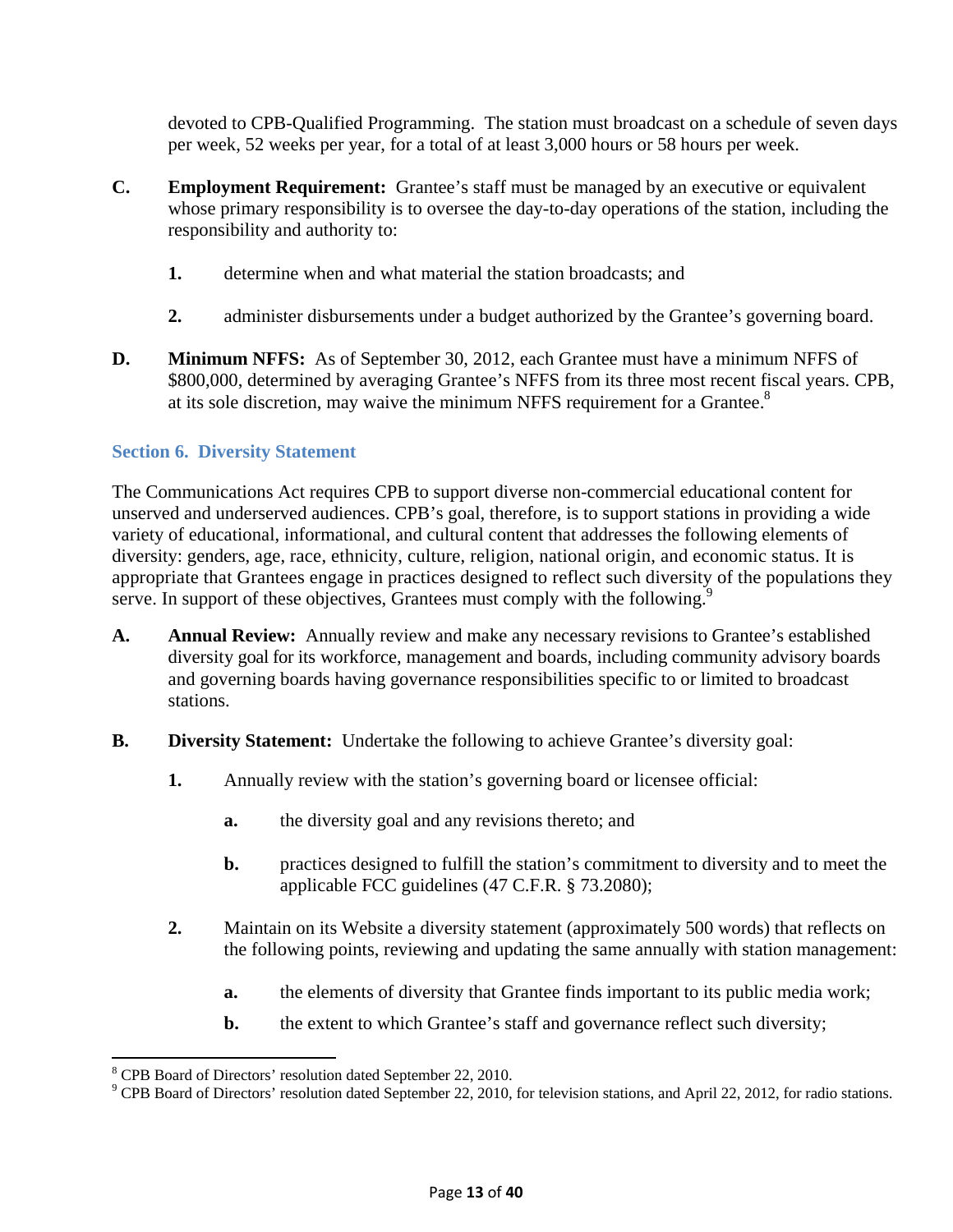- **c.** the progress Grantee has made to increase its diversity in the last two to three years; and
- **d.** Grantee's diversity plans for the coming year.
- **C. Annual Initiative:** Undertake one of the following initiatives on an annual basis:
	- **1.** Include individuals representing the diverse groups served by Grantee for internships or work-study programs, which must be designed to provide meaningful professional-level experience and further public broadcasting's commitment to education;
	- **2.** Include qualified diverse candidates in any slate of individuals considered for positions on elected governing boards that Grantee controls;
	- **3.** Provide diversity training for members of Licensee's governing body or board of directors;
	- **4.** Participate in minority or other diversity job fairs; or
	- **5.** Provide diversity training for management and appropriate staff.
- **D. Recruiting:** Grantees are strongly encouraged to interview at least one qualified diversity candidate for each senior leadership position hire. The term "senior leadership position" includes: Chief Executive Officer, Chief Operating Officer, Chief Financial Officer, Chief Content Officer, General Manager, and other equivalent positions.

### **Section 7. Transparency**

Grantee must maintain the following on its Website, if it has one, or make available through another affiliated station's Website (public media related or Licensee related) if it does not have a standalone Website:<sup>10</sup>

- **A. Station Management:** A list of station senior/executive management (names and titles) and contact information;
- **B. Board of Directors:** A list of the members on its Board of Directors;
- **C. CAB Members:** A list of its CAB members (for stations that maintain a CAB pursuant to the Communications Act or voluntarily);
- **D. Open Meetings:** The date, time, and place of all open meetings as required by the Communications Act  $(47 \text{ U.S.C.} \$   $396(k)(4))$ ;
- **E. Audited Financial Statements:** Instructions for obtaining a copy of Grantee's most recent Audited Financial Statements;

 $\overline{\phantom{a}}$ <sup>10</sup> CPB Board of Directors' resolution dated September 22, 2010.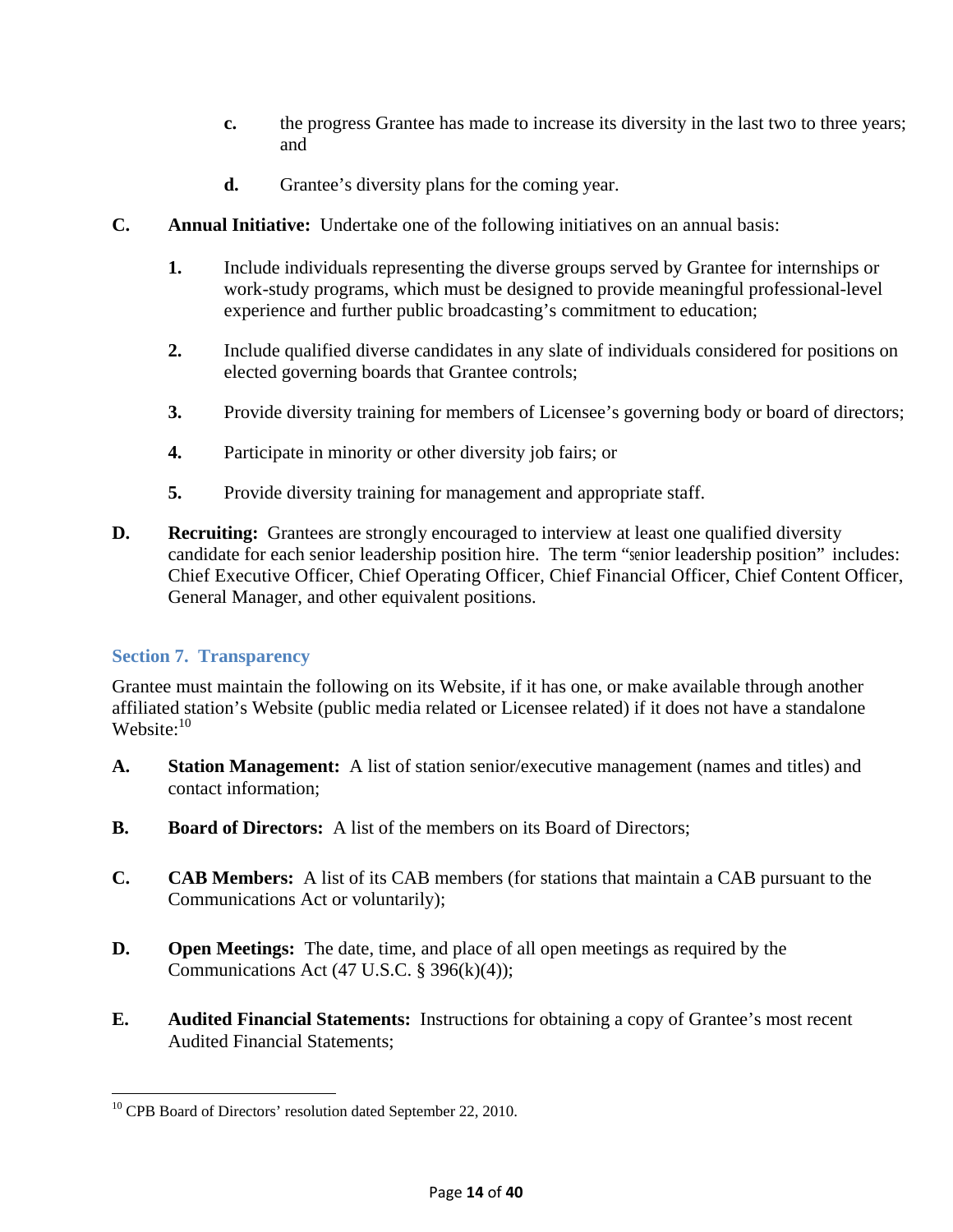- **F. Copies of Financial Reports:** How Website visitors may obtain a copy of Grantee's annual financial reports.
- **G. 990 or Equivalent:** If Grantee files its own IRS Form 990, the most current IRS Form 990;
- **H. Compensation Information:** If Grantee is not required by the IRS to file an IRS Form 990, compensation information, unless prohibited by law:
	- **1.** comparable to the information outlined in the IRS Form 990, Part VII (A); and
	- **2.** contractor compensation in IRS Form 990, Part VII (B);
- **I. Local Content and Services Report:** Grantee's annual LCSR; and
- **J. Diversity Statement:** Grantee's diversity statement, specified in Section 6.

### **Section 8. Donor Privacy**

Grantees must meet all applicable Federal and State laws and regulations regarding donor privacy and data security.<sup>11</sup>

### **Section 9. Use of CSG Funds**

**A. Overview:** Pursuant to the Communications Act, CSG funds distributed ". . . may be used at the discretion of the recipient for purposes related primarily to the production or acquisition of programming" (47 U.S.C. § 396(k)(3)(A)(iii)).

CSG funds must be used to support Grantee's ability to expand the quality and scope of services it provides to the community it serves. CSG expenditures must fall into one of the following seven categories, which include salaries and benefits for personnel engaged in those activities.

- **1**. Programming, Production, and Services
	- Programming and Production
	- Educational Programs
	- **Educational Outreach Activities**
- **2.** Broadcasting, Transmission, and Distribution
- **3.** Program Information and Promotion
- **4.** Fundraising and Membership Development
- **5.** Underwriting and Grant Solicitation

 $\overline{\phantom{a}}$ <sup>11</sup> CPB Board of Directors' resolution dated April 22, 2013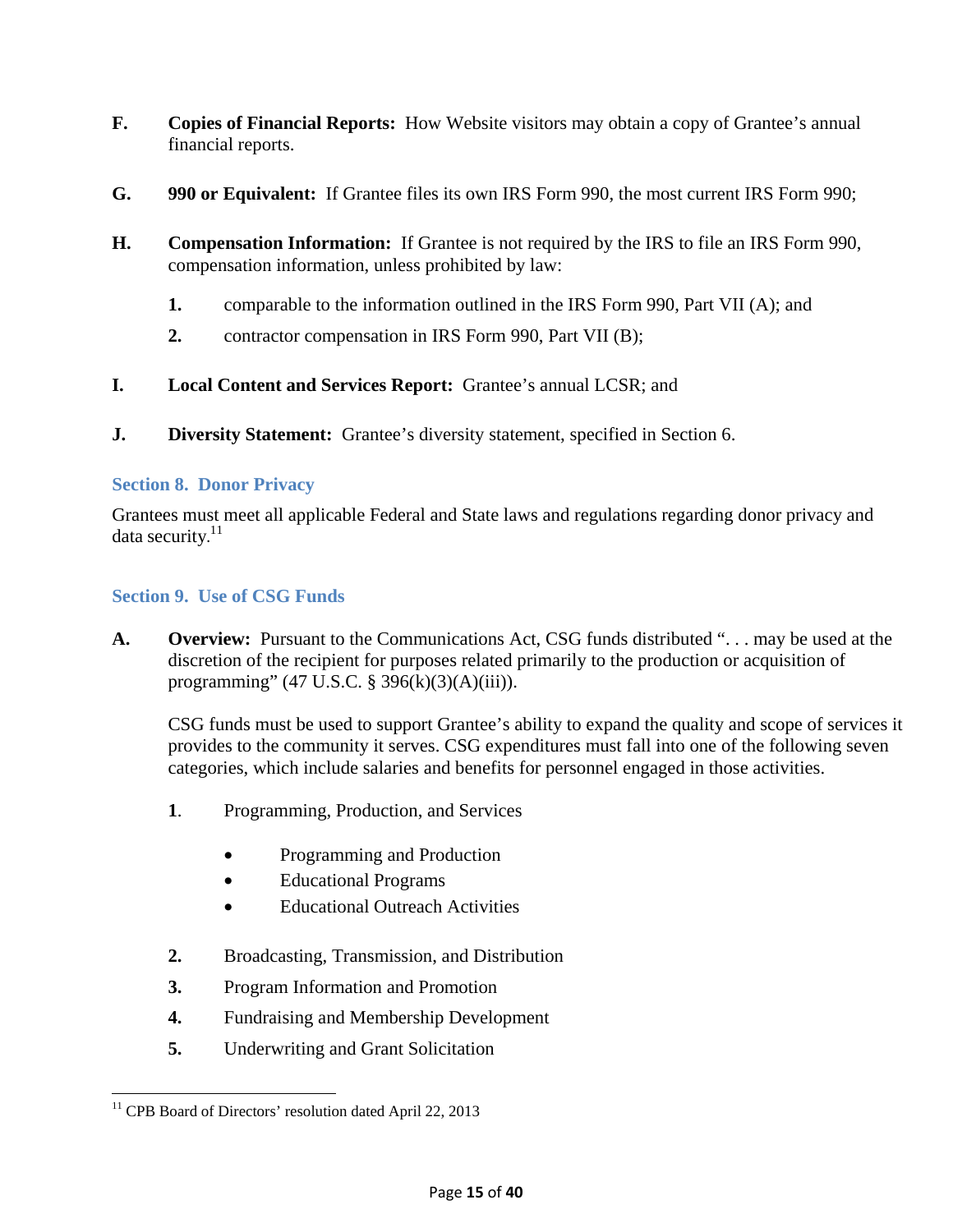- **6.** Management and General
- **7.** Purchase, Rehabilitation, or Improvement of Capital Assets

The expenditures allowed for each of the seven categories are described in greater detail below.

#### **1. Programming, Production, and Services**

Programming, Production, and Services includes Programming and Production, Educational Programs, and Educational Outreach Activities as set forth below:

- **a. Programming and Production:** The acquisition of programming, program operations, program development, program planning, production operations, editing, and the following:
	- fees or dues to acquire broadcast rights for programs or series or rights to use or adapt published materials;
	- program or Web content planning and research (script writing, printing, and consulting ) in support of programming or production;
	- directors, producers, cast, stagehands, engineers, technicians, and other personnel involved in programming or production;
	- rental of facilities to support programming or production;
	- rental or production equipment;
	- space, supplies, and other station resources used in programming or production;
	- repair and maintenance of programming and production equipment; and
	- depreciation and amortization of station equipment and leasehold improvements used for programming or production purposes.
- **b. Educational Programs:** The creation, production, or purchase of programs with educational intent or instructional design as defined below. Grantees must clearly identify the percentage of CSG funds used for the same.
	- "Educational intent" is defined as content designed to address specific educational interests of a target audience.
	- "Instructional design" is defined as having educational intent and substantially involving educators in program development. This content includes ancillary materials to support or supplement the same. It also includes the costs of obtaining rights at the time of production for institutional off-air recording, audio visual, re-versioning, and other similar costs.
- **c. Educational Outreach Activities:** Community outreach activities related to local or national programs and the following: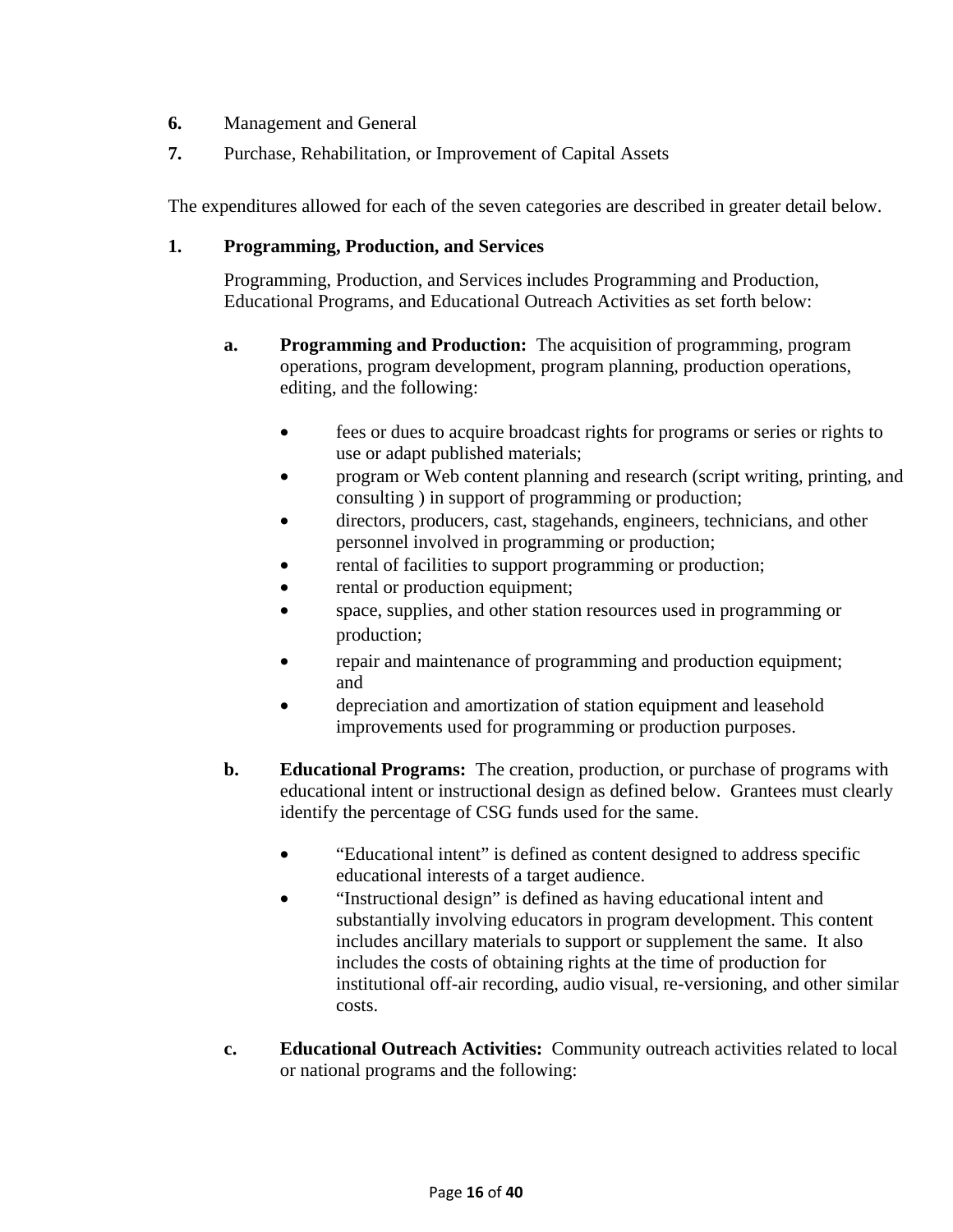- local or national services that enable viewers and listeners to follow up on programs through computer, video, and audio conferencing;
- town meetings;
- local call-in shows:
- public service announcements;
- telephone hot lines; and
- the dissemination of related information and materials related to the items set forth above.
- **2. Broadcasting, Transmission, and Distribution:** Broadcasting, transmission, distribution, and the following:
	- scheduling programs for airing;
	- repair and maintenance of broadcasting equipment;
	- depreciation of antennae, transmission, and other broadcasting equipment;
	- distribution and interconnection fees;
	- engineering; and
	- Web hosting and streaming fees.
- **3. Program Information and Promotion:** Informing the viewing or listening public of available program services and the following:
	- producing or acquiring "spots" designed for the promotion of specific programs;
	- advertising in newspapers or other media;
	- preparing, reproducing, and distributing program guides;
	- travel and related expenses of promotion;
	- dues or fees related to this function; and
	- supporting services.
- **4. Fundraising and Membership Development:** Activities to persuade others to contribute money, securities, time, materials, or facilities to the station, such as:
	- solicitation of underwriting funds and grants;
	- membership development;
	- acquiring and distributing fundraising material;
	- designing, printing, and distributing leaflets or posters for fundraising;
	- meetings for improving fundraising techniques;
	- services of fundraising consultants and talent;
	- developing and maintaining contributor records;
	- committee meetings dealing with fundraising policies and issues, including the preparation of minutes and reports of such meetings;
	- program and production costs of broadcast appeals for funds;
	- mailing costs related to fundraising; and
	- direct costs of special fundraising activities and auctions.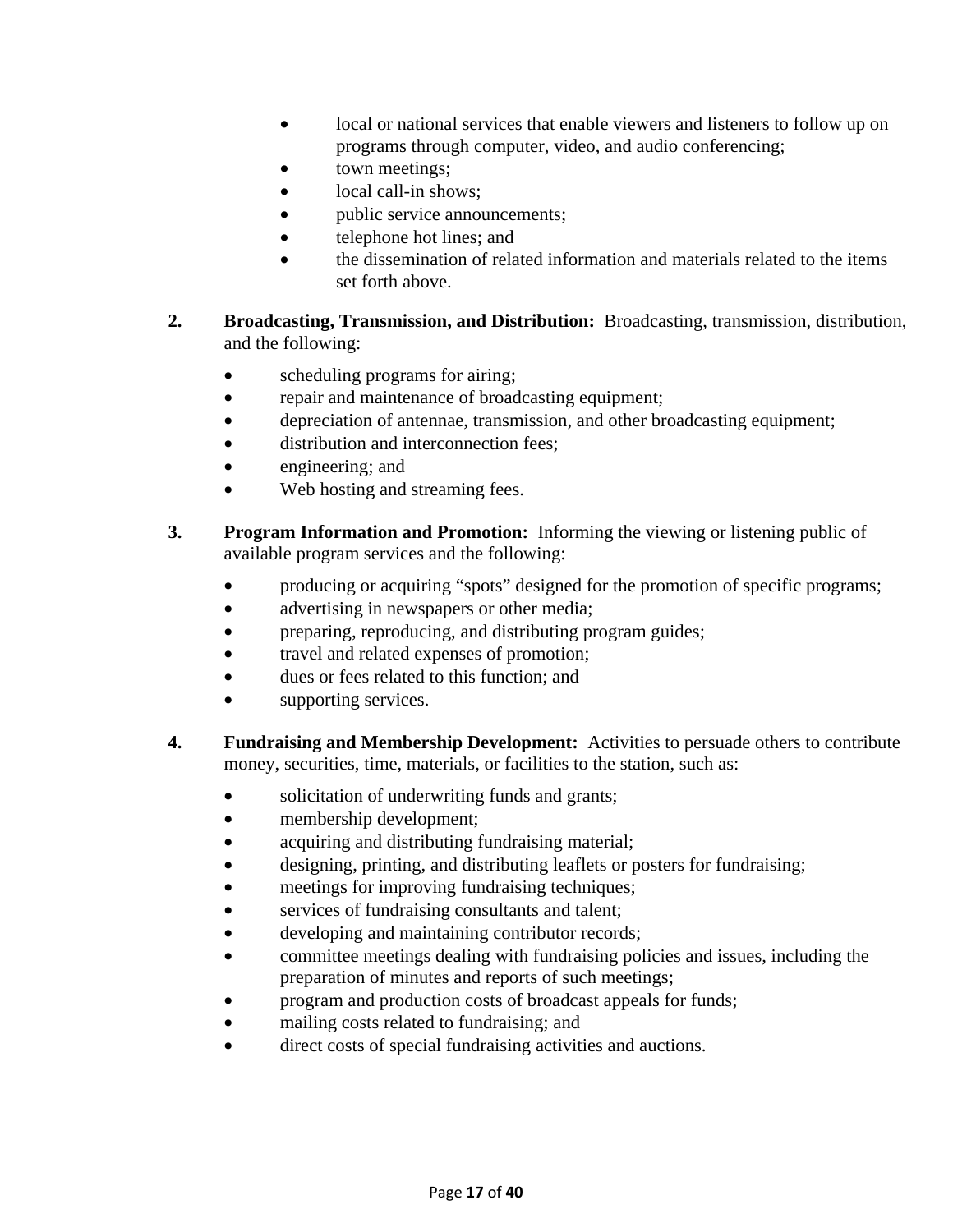- **5**. **Underwriting and Grant Solicitation:** Soliciting program underwriting funds and general support grants from foundations, corporations, or governments.
- **6. Management and General:** Supervising and controlling overall day-to-day operations, accounting, and office service activities, as well as:
	- human resource administration, including recruiting, retention, and benefit programs;
	- accounting, auditing, and budgeting;
	- information technology systems and support services, where not specifically devoted to other functions;
	- legal services of a general (non-program) nature;
	- all occupancy costs not specifically identifiable with other functions;
	- office functions that provide general support throughout the organization (*e.g.*, corporate receptionists and telephone attendants, central mail services, and maintenance of corporate archives);
	- maintenance of operations manuals, directors' committee lists, and expenses related to governing board, CAB, or administrative committee meetings;
	- depreciation of buildings, furnishings, and equipment used in management and general functions; and
	- dues for public broadcasting station membership organizations.

This category also includes indirect costs:

- not directly identified with another function, that are indispensable to the conduct of those functions and to an organization's existence; and
- associated with the overall direction of the entity's general board activities, business management, general recordkeeping, budgeting, and related purposes.
- 7**. Purchase, Rehabilitation, or Improvement of Capital Assets:** Purchase, rehabilitation, or improvement of capital assets, as well as:
	- expenditures to purchase, rehabilitate, or improve tangible capital assets, such as studio and station equipment, vehicles, buildings, and other structures; and
	- other capital assets funded with the CSG.

### **Section 10. CSG Spending Restrictions**

Grantee's use of CSG funds is restricted as follows:

- **A. Entertainment:** Grantee shall not use any CSG funds for any reception or entertainment for any officer or employee of the federal government, or any state or local government (47 U.S.C. § 396  $(k)(2)(A)).$
- **B. Influencing Legislation:** Grantee shall not use any CSG funds to pay the salary or expenses of Grantee's staff, or its agents, related to any activity designed to support, defeat, or influence legislation or appropriations before Congress, or any State Legislature.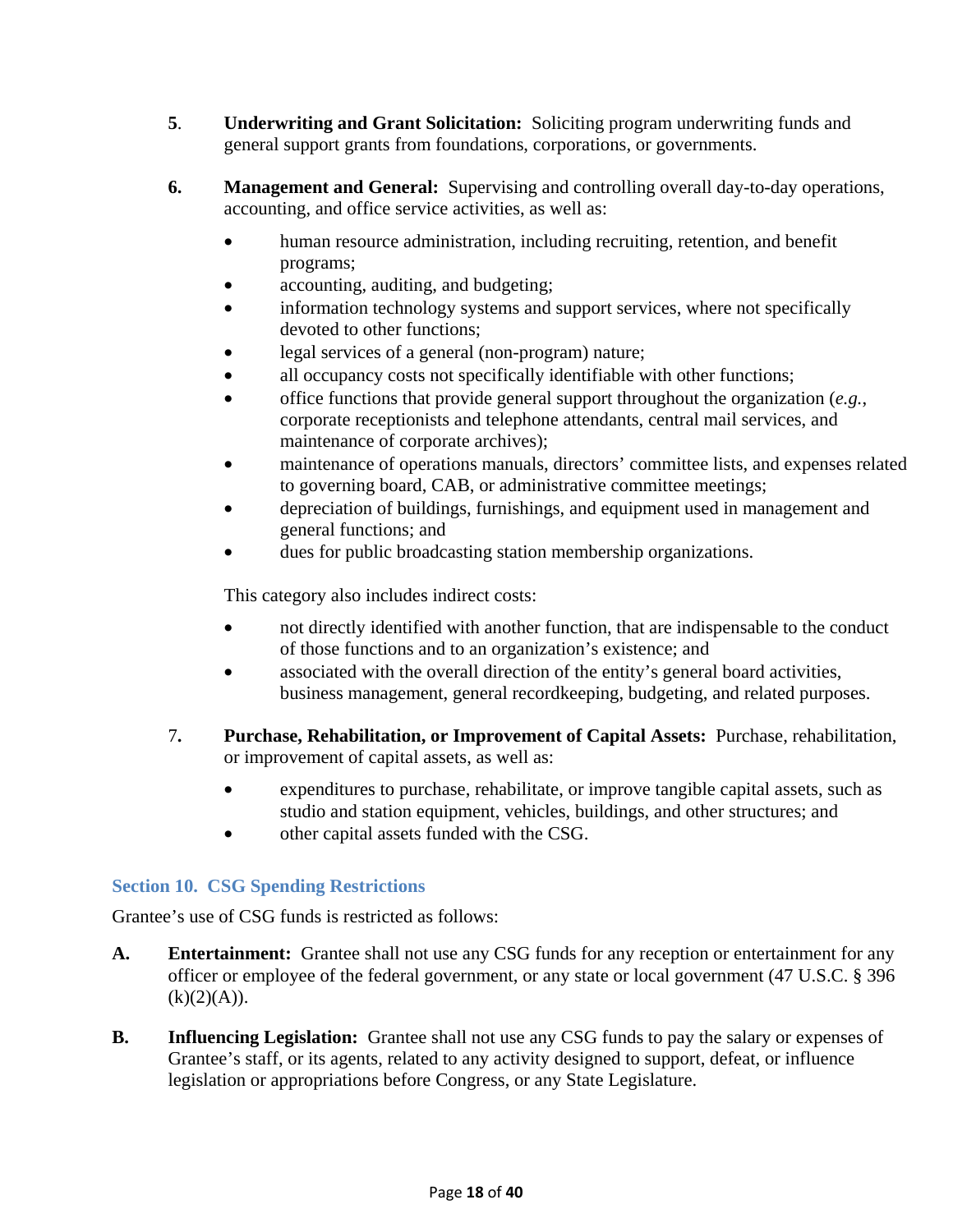Grantee shall not use any CSG funds for activities designed to support, defeat, or influence legislation or appropriations pending before the Congress or any State legislature. This also refers to activities including, but not limited to:

- publicity or propaganda; and
- the creation, distribution, or use of any kit, pamphlet, booklet, social media communications, publication, and radio, television or video presentation.

However, if these activities support a presentation Grantee makes to or at the request of the Congress, any State Legislature, or in support of recognized executive-legislative relationships, they may be exempt  $(26 \text{ U.S.C.} \S 501(c)(3))$ .

- **C. CPB-Qualified Programming:** Grantee shall not use any CSG funds to cover the cost of producing, acquiring, or distributing programs, unless they are for CPB-Qualified Programming.<sup>12</sup>
- **D. Restricting CSG Funds:** Grantees, upon receipt of CSG funds, may not impound, withhold, or restrict use of CSG funds by the public broadcast television station, nor may Grantee reduce its support to the public broadcast television station.<sup>13</sup>
- **E. Overhead Expenses:** Grantee shall not use CSG funds to offset a Licensee's overhead or for any other expenses not directly related to the operation of the station, except to the extent that such overhead and expenses are enumerated in Section 5, Operational Requirements.
- **F. Sale of Assets:** Grantee shall use CSG funds and the proceeds from the sale of assets acquired with CSG funds solely for the benefit of the public broadcast television station.
- **G. Staffing Costs:** FT employees whose salaries are paid using CSG funds must exercise full-time responsibilities over the public broadcast television station's operations. Grantee shall not require said personnel to perform duties unrelated to the station's operation. For FT employees whose salaries are partially paid using CSG funds, Grantee shall ensure that the portion of their salary paid with CSG funds shall not exceed the percentage of said employees' time spent on the public broadcast television station's operations.
- **H. Standard Pricing:** Grantee shall not use CSG funds for personnel services, programming (production and acquisition) expenses, or the cost of technical facilities in excess of the standard amounts Grantee usually pays for the same under similar circumstances.

#### **Section 11. Payment Schedule and Reporting Requirements**

**A. Payment Schedule:** CSGs will be disbursed to Grantee in two installments. However, each CSG payment is contingent upon Grantee submitting all of the required forms, reports, and/or other documents required by CPB.

 $\overline{a}$ 

<sup>&</sup>lt;sup>12</sup> CPB Board of Director's resolution dated May 20, 2008.

<sup>&</sup>lt;sup>13</sup> CPB Board of Director's resolution dated September 15, 1998.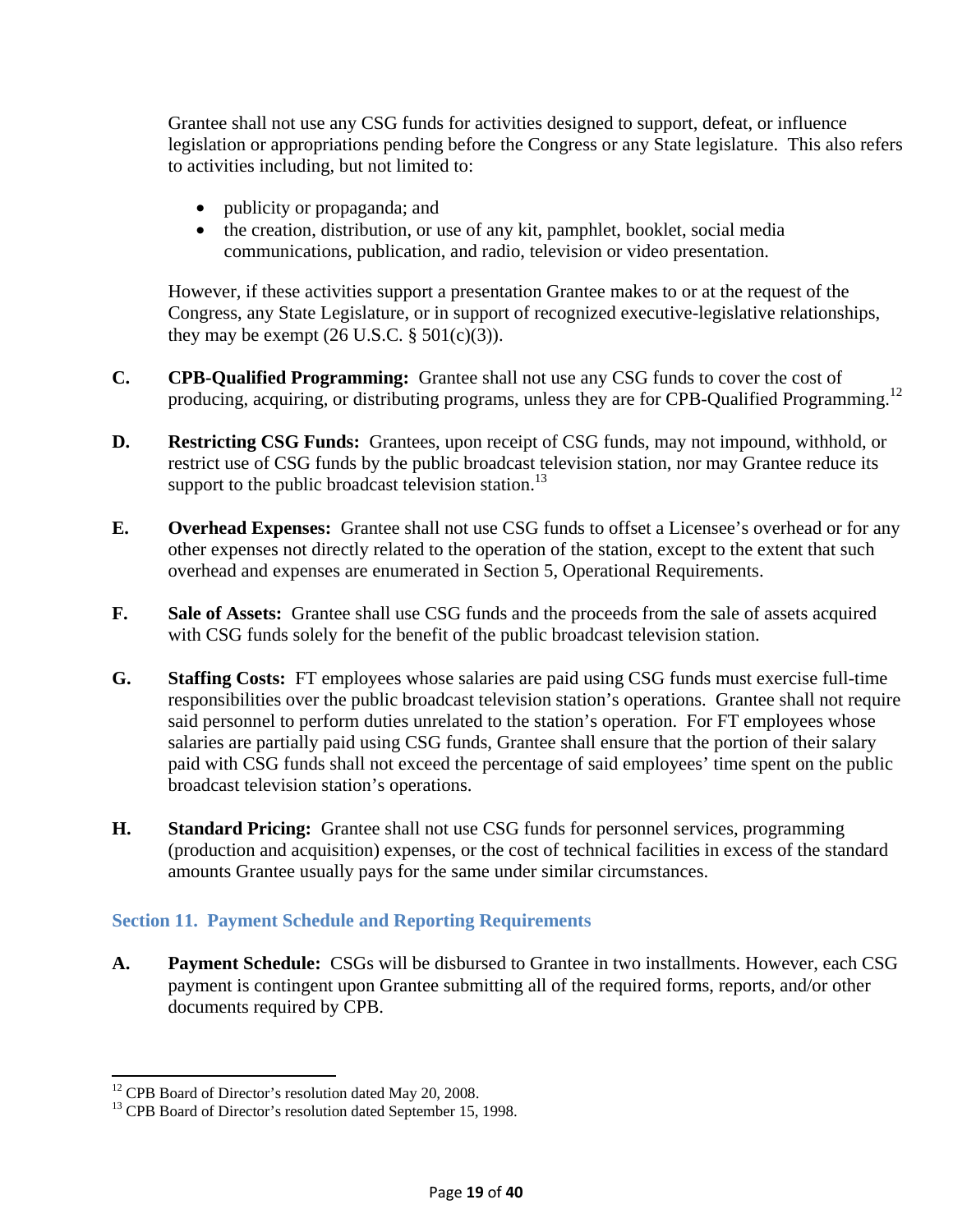- **B.** CSG Offer Expiration: Grantee must execute the CSG legal forms by June 30, 2015, or be at risk of forfeiting its CSG as determined by CPB. If Grantee prefers to receive the CSG payment at a different date, Grantee must notify CPB in writing at isis@cpb.org.
- **C. Reporting Requirements:** To avoid delayed disbursement of CSG payments and possible penalty reductions in future CSGs, all required documents and reports must be completed and submitted to CPB by the dates published. The financial forms (AFR and AFS) are due within five months after the close of Grantee's fiscal year. As a condition of receiving the CSG, each Grantee must also complete and submit the annual LCSR, SABS, and SAS. SABS and SAS data are collected in January and February of each year. If Grantee submits its financial forms, LCSR, SABS, or SAS past the filing deadline determined by CPB, it will be subject to a financial penalty set forth in Section 2 (E), Eligibility Criteria.

Grantee's AFR must consolidate the financial data for all of Licensee's stations.

#### **Section 12. Expenditure of CSG Funds**

**A. Spending Period:** CSG funds must be expended during the Spending Period.

#### **B. Unauthorized Expenditures:**

Grantee may expend CSG funds as long as it is in compliance with the General Provisions.

Grantee must expend CSG funds in accordance with the purposes and restrictions set forth in the General Provisions.

Expenditures or uses of CSG funds that are inconsistent with the purposes and restrictions set forth in the General Provisions shall be considered unauthorized expenditures.

#### **Section 13. Documenting CSG Expenditures**

All CSG expenditures must be supported by documentation (invoices, contracts, bills of sale, check stubs, etc.). Grantee must keep documentation pertaining to CSG expenditures in its files for the time period set forth in Section 4, Recordkeeping and Audit Requirements, making it available for CPB's review upon request. CPB will use this documentation when auditing Grantee's CSG expenditures.

CPB reserves the right to disallow any expenditure Grantee cannot support with appropriate documentation. Once the Spending Period expires, Grantee may not reallocate disallowed expenditures. All disallowed expenditures must be returned to CPB pursuant to Section 16, Return of Funds.

#### **Section 14. Extent of CPB Commitment**

CPB makes no commitment or representation, expressed or implied, to provide Grantee funds in excess of the CSG that Grantee qualifies for and CPB determines appropriate.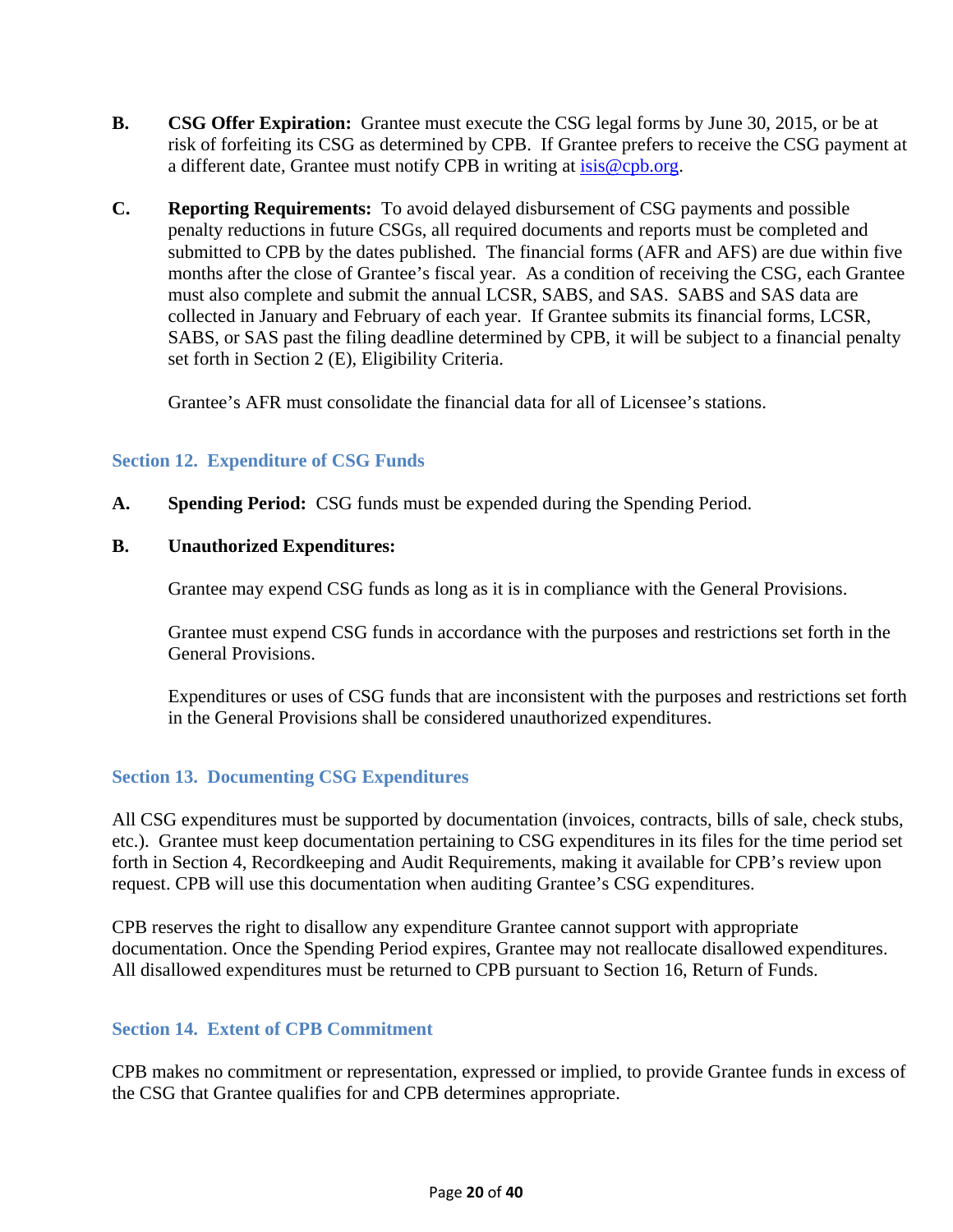#### **Section 15. Termination**

CPB reserves the right to terminate a Grantee's CSG if it fails to comply with the General Provisions or provides inaccurate information to CPB in any certification required by the General Provisions or any CSG-related document. Upon termination, CPB may, in its sole discretion, require the Grantee to return CSG funds pursuant to Section 16, Return of Funds.

#### **Section 16. Return of Funds**

- **A. Unused Funds:** All funds that are not expended by September 30, 2016, must be returned to CPB on or before November 3, 2016.
- **B. Unauthorized Expenditures:** The amounts of all unauthorized expenditures shall be fully repaid to CPB immediately upon CPB's request.
- **C. Loss of CSG Eligibility:** CPB, in its sole discretion, may require any recipient of a CSG to return CSG funds, as set forth below.
	- **1.** In any of the situations described in paragraphs (2), (4), or (5) below, CPB may require a recipient of a CSG to return the greater of:
		- **a.** all unexpended CSG funds from grant periods that have not yet expired; or
		- **b.** the amount equal to the *pro rata* monthly share of the total CSG for all grant periods that have not yet expired, multiplied by the number of full months remaining in the grant period(s).
	- **2.** In addition to the amount that CPB may require a CSG recipient to return under paragraph (1) above:
		- **a.** If any recipient of a CSG effectuates a transfer of control, assignment, or lease of its broadcast license to a non-CSG qualified organization, whether or not effectuated in accordance with Section 17, Assignment, CPB may require the recipient to return an amount not to exceed the greater of: (a) twenty percent (20%) of the sale price in the event of a sale, (b) twenty percent (20%) of the amount to be paid under the lease over the course of its term in the event of a lease, or (c) twenty percent (20%) of all CSG funds that have been provided, as calculated on a *pro rata* monthly basis, during the 24-month period preceding the effective date of the Grantee's agreement for transfer of control, assignment, or lease; or
		- **b.** If any recipient of a CSG ceases to operate a qualified public television service due to the relinquishment or loss of its broadcast license, CPB may require the recipient to return an amount not to exceed fifteen percent (15%) of all CSG funds that have been provided, as calculated on a *pro rata* monthly basis, during the 24-month period preceding the date on which the relinquishment or revocation becomes final (*i.e.*, no longer subject to administrative or judicial review), provided, however, that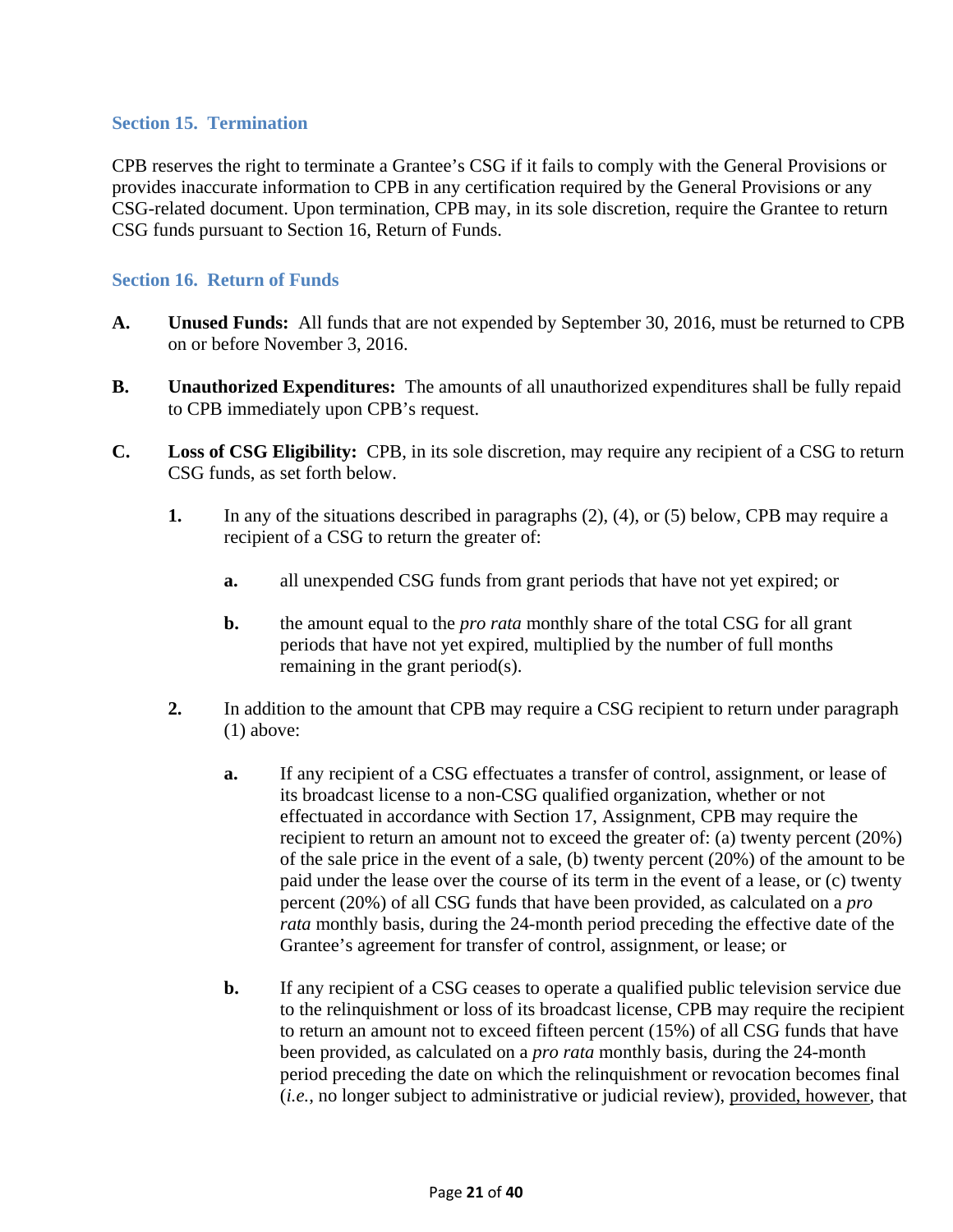if the relinquishment of a broadcast license is related to a merger or consolidation with another CSG-qualified organization, then CPB's ability to require the return of funds shall be governed by paragraph (C) below rather than this paragraph; or

- **c.** If CPB determines that any recipient of a CSG, for any reason other than those set forth in paragraphs (1) and (2) above, is no longer qualified to receive CSG funds (including but not limited to as a result of a failure to comply with any requirement of these General Provisions or the imposition by the FCC of limits upon its operations), CPB may require the recipient to return an amount not to exceed fifteen percent (15%) of all CSG funds that have been provided, as calculated on a *pro rata* monthly basis, during the 24-month period preceding the date on which CPB determines that the recipient was no longer qualified;
- **3.** If a Grantee: (a) effectuates a transfer of control, assignment, or lease of its broadcast license to a non-CSG qualified organization that as a result of the transfer of control, assignment, or lease desires to become a CSG qualified organization and is otherwise qualified, or (b) relinquishes its broadcast license pursuant to a merger or consolidation with another CSG-qualified organization, and (c) complies with the requirements of Section 17 Assignment, CPB may, in its sole discretion, permit the recipient to assign any of the funds that CPB might otherwise require the recipient to return pursuant to paragraph (1) above to the organization with which the recipient's operations were or are to be merged or consolidated, provided that the recipient demonstrates to CPB's satisfaction that such funds will be used in accordance with these General Provisions.
- **4.** If any recipient of a CSG effectuates a transfer of control, assignment, or lease of its broadcast license to another CSG-qualified organization and complies with the requirements of this Section, CPB may, in its sole discretion, permit the recipient to assign any of the funds that CPB might otherwise require the recipient to return pursuant to paragraph (1) above to the CSG-qualified transferee or lessee, provided that the recipient demonstrates to CPB's satisfaction that such funds will be used in accordance with these General Provisions.
- **5.** If a recipient of a CSG relinquishes its license for a government-authorized spectrum auction, CPB may, in its sole discretion, permit the recipient to retain any of the funds that CPB might otherwise require the recipient to return pursuant to paragraph (1) above, provided that the recipient demonstrates to CPB's satisfaction that such funds will be used in accordance with these General Provisions.
- **D.** Procedures for Return of Funds: In all cases in which funds must be returned, checks shall be made payable to the Corporation for Public Broadcasting. CPB reserves the right to offset Grantee's future TV CSG payment(s) if Grantee fails to return funds due to CPB.

### **Section 17. Assignment**

Grantee may not assign any of its rights or obligations hereunder in whole or in part (even if a third-party becomes responsible for providing programming for all or part of a station's broadcast schedule or some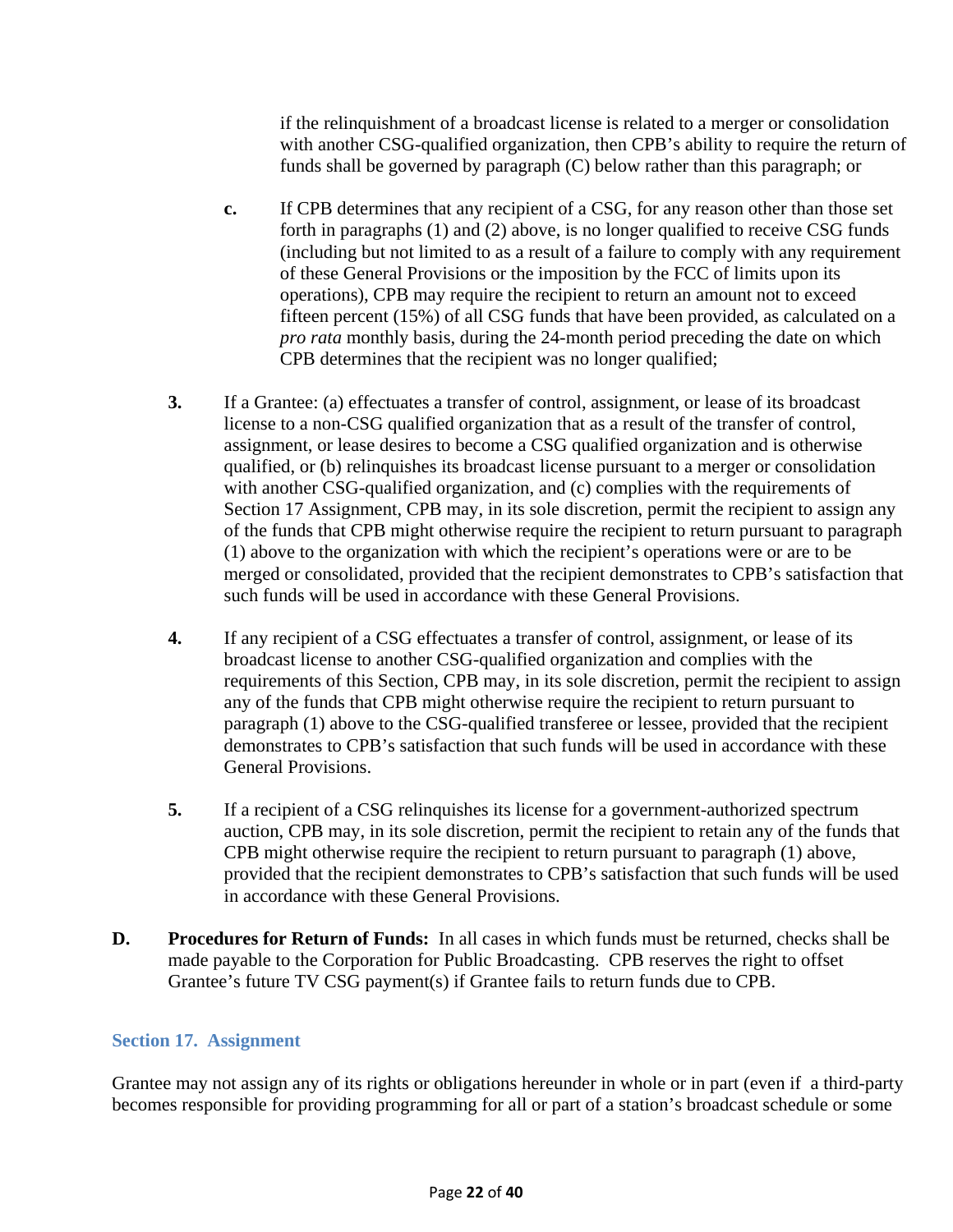other aspect of Licensee's broadcast operations) without CPB's prior written consent. Any entity to which the rights and obligations under a CSG are assigned must comply with all obligations contained in this document and will be required to certify its agreement to do so.

### **Section 18. Nondiscrimination**

Grantees must comply with the nondiscrimination provisions set forth below.

- **A. Discrimination:** Grantee shall not discriminate against any employee or applicant for employment because of race, color, religion, age, sex, national origin, or physical or mental handicap. Grantee will take affirmative action to ensure that applicants are considered for employment without regard to their race, color, religion, age, sex, national origin, or physical or mental handicap.
- **B. Laws and Regulations:** Grantee shall comply with all laws and regulations prohibiting discrimination<sup>14</sup> on the basis of race, color, religion, age, sex, national origin, or physical or mental handicap that may be applicable to the Grantee, including but not limited to the following:
	- Title III of the Public Telecommunications Financing Act of 1978 (47 U.S.C. § 398);
	- Title VII of the Civil Rights Act of 1964 (42 U.S.C. § 2002e);
	- the Equal Pay Act of 1963 (29 U.S.C.  $\S$  206);
	- the Age Discrimination in Employment Act of 1967 (29 U.S.C. § 621-634);
	- Title VI of the Civil Rights Act of 1964 (42 U.S.C. § 2002d);
	- Title IX of the Education Amendment of 1972 (20 U.S.C. § 1681);
	- Title V of the Rehabilitation Act of 1973 (29 U.S.C. § 790-794); and
	- the FCC's regulations concerning equal employment opportunity (47 C.F.R. § 73.2080).
- **C. Subcontracts:** Grantee will include the provisions of this Section in all subcontracts and delegations entered into in connection with the CSG.

### **Section 19. Equal Employment Opportunity**

Grantee must certify in its Certification of Eligibility to CPB that it complies with the FCC Rules concerning equal employment opportunity  $(47 \text{ C.F.R. }$  \$ 396 (k) $(11)(A)$  and 47 C.F.R. 73.2080).

Licensee must make its equal employment opportunity data as required by 47 C.F.R. § 73.2080 available to the public at its central office and every location with six or more full-time employees. The data includes licensee's certification that any job openings were filled in accordance with such FCC Rules or provide a statement of the reasons for not complying with the same.

 $\overline{\phantom{a}}$ <sup>14</sup> CPB Board of Directors' resolution dated February 17, 1974.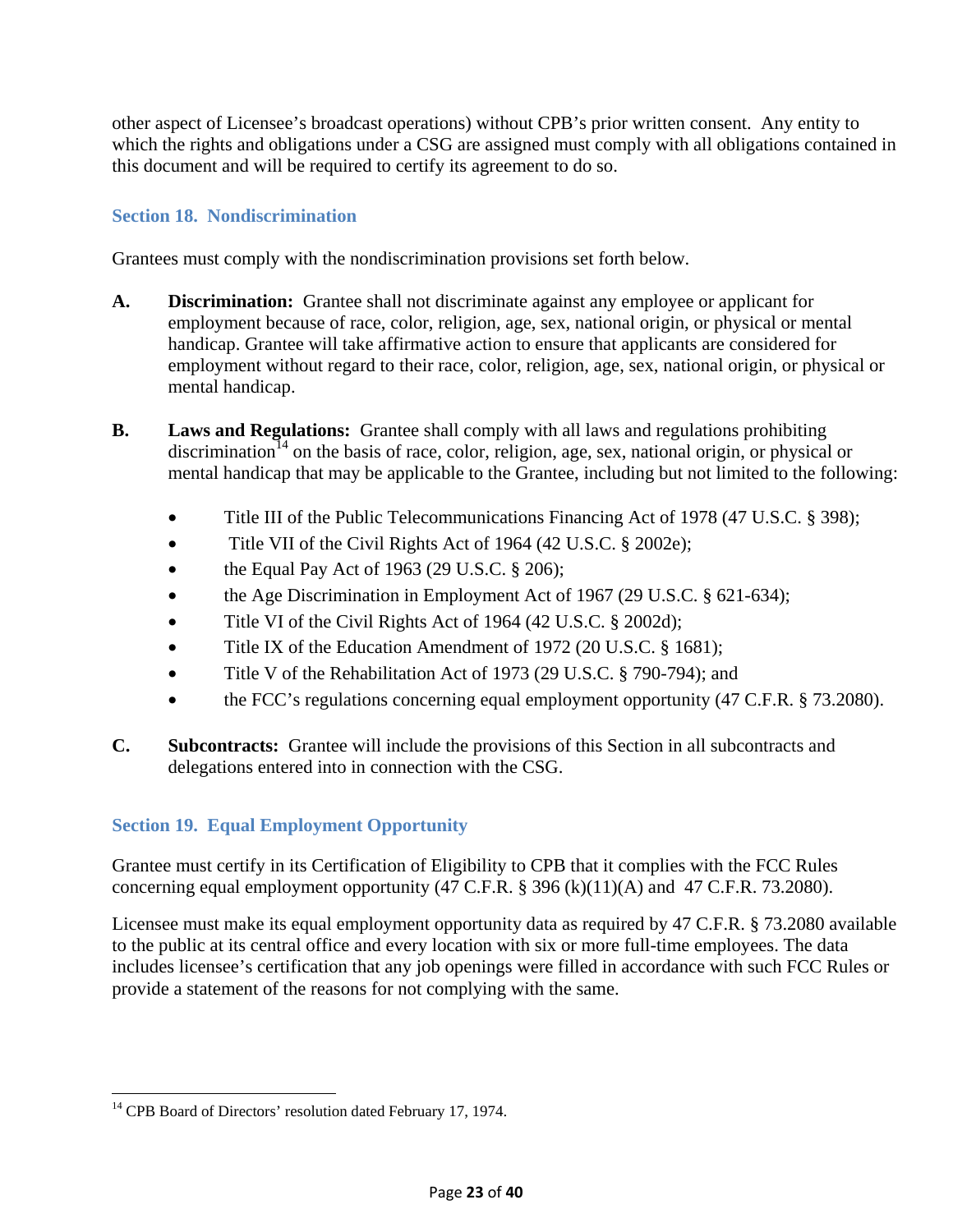#### **Section 20. Other Nondiscrimination Requirements**

- **A. Discrimination Claims:** Grantee acknowledges that CPB is a private, nonprofit corporation and does not have the legal authority to investigate and adjudicate complaints alleging discriminatory practices by Grantee. CPB will, therefore, refer all such complaints it receives to a government agency with jurisdiction to conduct any proceedings that may be appropriate. Further, CPB will cooperate fully with every such agency with jurisdiction to inquire into alleged discriminatory practices by a Grantee.
- **B. Applicable Laws and Regulations:** Grantee acknowledges that the laws and regulations prohibiting discrimination against persons on the basis of race, color, religion, national origin, age, sex, or physical or mental handicap may be federal, state, or local and may vary from jurisdiction to jurisdiction.

Grantee represents and warrants that it shall inform itself of the laws and regulations regarding discrimination and acknowledges that CPB shall not undertake to so inform Grantee, unless required by law or regulation.

**C. Suspension or Cancellation of CSG:** Whenever a court or government agency with jurisdiction shall make a determination that Grantee is in violation of federal, state, or local laws and regulations prohibiting discrimination on the basis of race, color, religion, age, national origin, sex, or physical or mental handicap, and notice of such determination is provided to CPB, CPB shall promptly notify Grantee that, unless Grantee demonstrates to CPB's satisfaction, within 30 days, that the violation has been corrected or that Grantee is in compliance with all provisions of such determination, CPB may suspend or cancel all CSG or other CPB funding.

Whenever such determination is appealed or otherwise challenged in an appropriate forum, whether or not the effect of such determination is stayed pending appeal, CPB shall notify Grantee that, unless Grantee can show cause to the contrary within 30 days, CPB shall suspend or cancel CPB assistance. If CPB decides to suspend or cancel such funding, all sums that would have been payable to the Grantee shall be held by CPB pending completion of the appellate process, and CPB shall not suspend or cancel its non-financial and/or indirect assistance during the appeal.

### **Section 21. Governing Law and Jurisdiction**

Except as otherwise required by law, Grantee agrees that the General Provisions and all instruments between Grantee and CPB related thereto shall be construed in accordance with the laws of the District of Columbia. Notwithstanding the jurisdiction of any other court, Grantee expressly submits and consents in advance to the jurisdiction of the Superior Court of the District of Columbia and the U.S. District Court for the District of Columbia for all claims or disputes pertaining directly or indirectly to any CSG or Interconnection Grant, or any program set forth in the General Provisions, or any matter related thereto. Grantee further agrees that in any action or proceeding commenced in any court in the District of Columbia, Grantee shall be deemed to have been duly served with process of such court when process is delivered to Grantee personally or by certified or registered mail (return receipt requested) within or outside of the District of Columbia.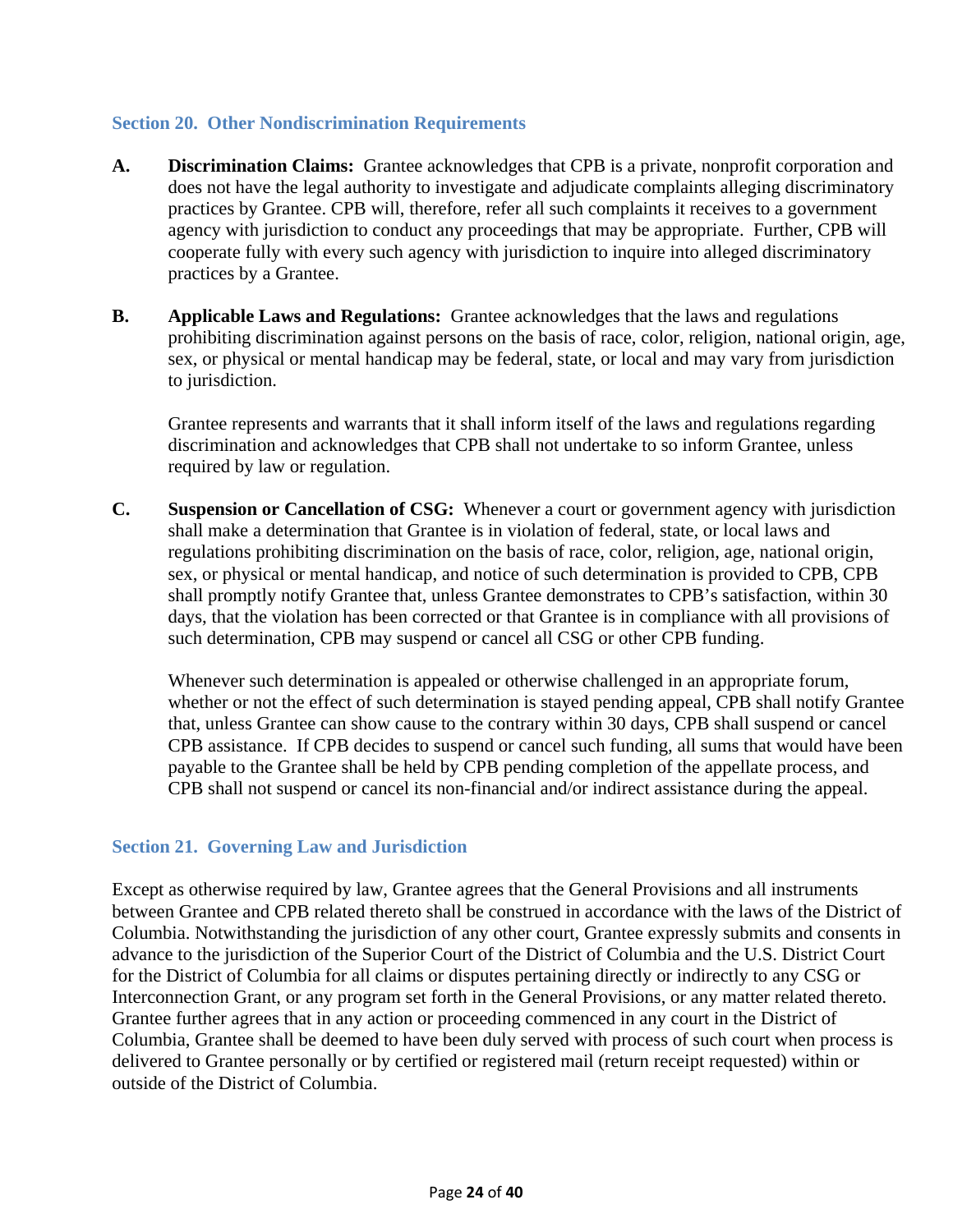#### **Section 22. Amendment to General Provisions**

CPB reserves the right, in its sole discretion, to amend the General Provisions and will notify Grantee of the same. Grantee will be deemed to comply with the amendments unless it notifies CPB otherwise in writing within 30 days of receipt of CPB's notification.

Upon receiving Grantee's notification, Grantee will be disqualified from the CSG program and immediately repay CPB any amounts due CPB under Section 16, Return of Funds.

#### **Section 23. Headings**

The headings contained herein are for convenience only and shall not be interpreted to limit or otherwise affect the provisions herein.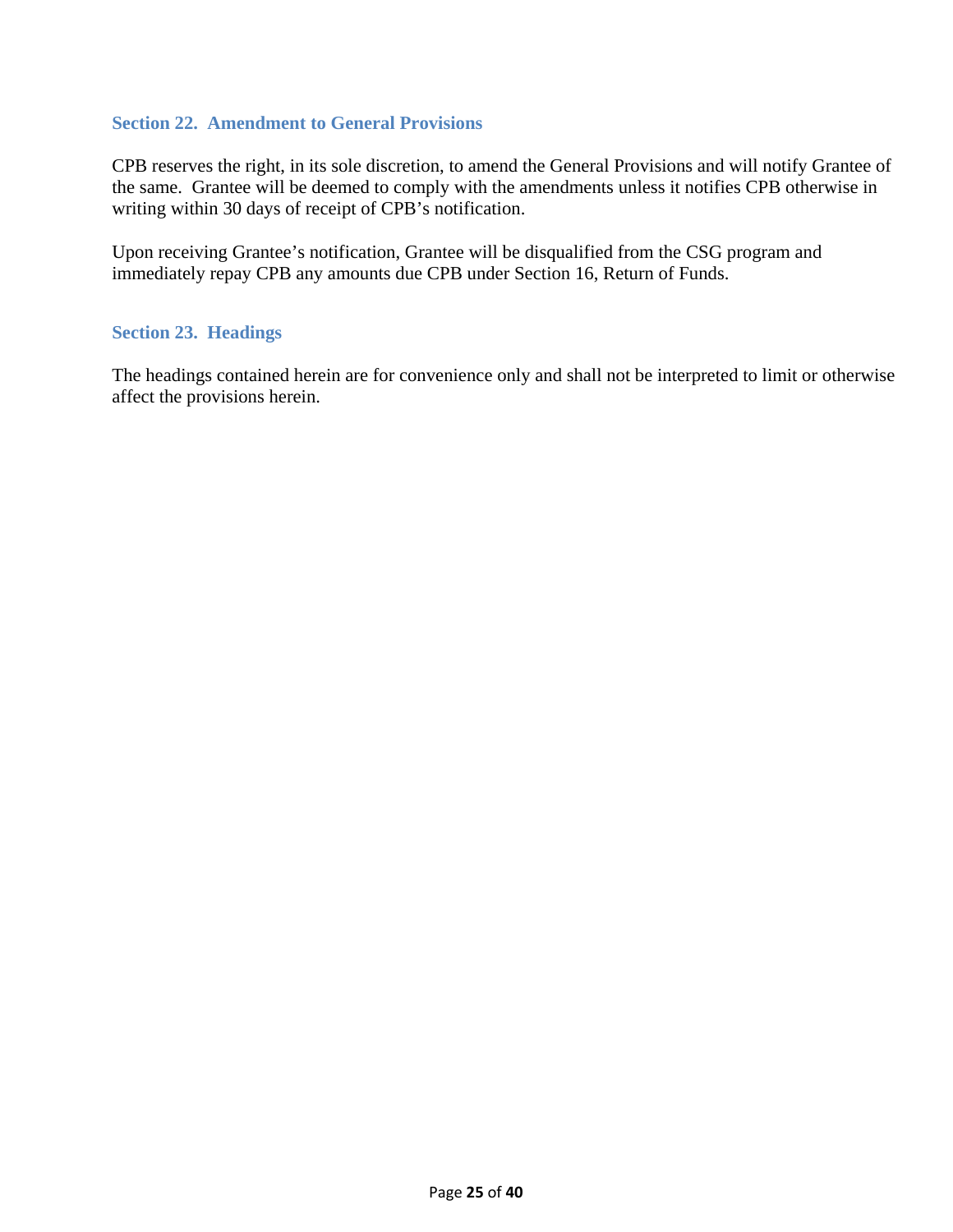# **II. TV-IGC AND SUPPLEMENTAL CSG PROGRAMS**

This Part II sets forth the provisions that govern the TV-IGC and the following supplemental CSG programs, including the:

- Television Local Service Grant Program (TV Local Program);
- Television Distance Service Grant Program (TV Distance Program);
- Television Merger and Consolidation Program (TV Merger Program);
	- o Universal Service Program;
	- o Operating Efficiencies Program (OE Program); and
- Television Collaborative Bandwidth Program (Bandwidth Program).

These programs are subject to the provisions set forth in Part I of these General Provisions. In the event of a conflict between Part I and Part II, Part II shall govern. The terms defined in Part I, Section 1, of the General Provisions are incorporated herein by reference, unless otherwise defined below.

### **Section 1. TV Local Program**

The TV Local Program provides supplemental CSG funding to stations in smaller and rural communities.

Grantee's TV Local Program award is calculated as a share of a total pool of \$3 million. Each eligible Grantee's share is inversely proportional to its share of the aggregate NFFS of all Grantees eligible to receive TV Local Program funds. However, the share for Grantees (excluding Sole Service TV stations) with NFFS below \$800,000 is calculated based on an NFFS of \$800,000. Sole Service TV station calculations are based on actual reported NFFS.

- **A. Eligibility:** Only Grantees meeting the following requirements are eligible to receive TV Local Program funding:
	- **1.** eligible to receive a CSG;
	- **2.** has either an FY 2013 NFFS that is less than \$2 million or a three-year average (FY 2011, FY 2012, and FY 2013) NFFS less than \$2 million;
	- **3.** a CAP less than 2.5 million people; and
	- **4.** deemed by CPB qualified to receive TV Local Program funds.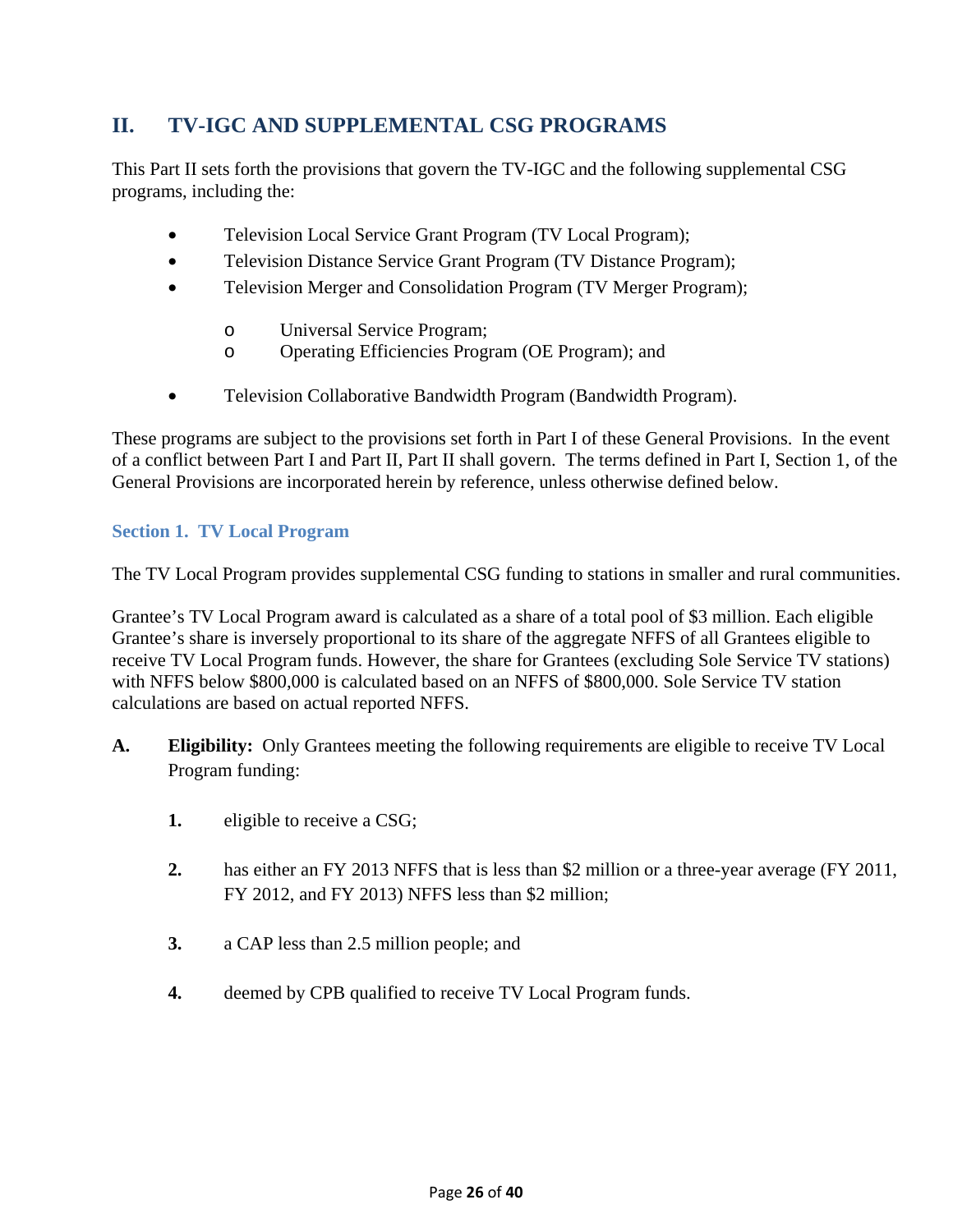#### **B. Distribution and Use of Funds:**

- **1.** TV Local Program funds will be disbursed to Grantees in one payment and will be included in Grantees' first CSG payment.
- **2.** Grantees must use TV Local Program funds to support local services, including:
	- educational outreach activities;
	- educational programs;
	- local content and production;
	- operational efficiencies;
	- implementation of best development practices;
	- financial planning; and
	- professional development.

#### **Section 2. TV Distance Program**

The TV Distance Program provides supplemental CSG funding to Grantees that operate multiple repeater transmitters or translators that serve distant communities.

TV Distance Program funding is calculated based on a percentage of the annual standard CSG base grant (which is the same for all Grantees). The percentage for each station increases when its total number of transmitters increases, as set forth below. The total amount available for the standard CSG base grant equals 0.11 percent of CPB's FY 2015 federal appropriation.

| <b>TV DISTANCE PROGRAM</b> |               |  |  |  |  |
|----------------------------|---------------|--|--|--|--|
| #                          | Percentage of |  |  |  |  |
| of Digital                 | standard CSG  |  |  |  |  |
| <b>Transmitters</b>        | base grant    |  |  |  |  |
| 3                          | 5%            |  |  |  |  |
| 4                          | 7.5%          |  |  |  |  |
| 5                          | 10%           |  |  |  |  |
| 6                          | 20%           |  |  |  |  |
| 7                          | 30%           |  |  |  |  |
| 8                          | 40%           |  |  |  |  |
| 9                          | 50%           |  |  |  |  |
| 10                         | 60%           |  |  |  |  |
| 11                         | 70%           |  |  |  |  |
| 12 or more                 | 80%           |  |  |  |  |

**A. Eligibility:** Only Grantees meeting the following criteria are eligible to receive TV Distance Program funding: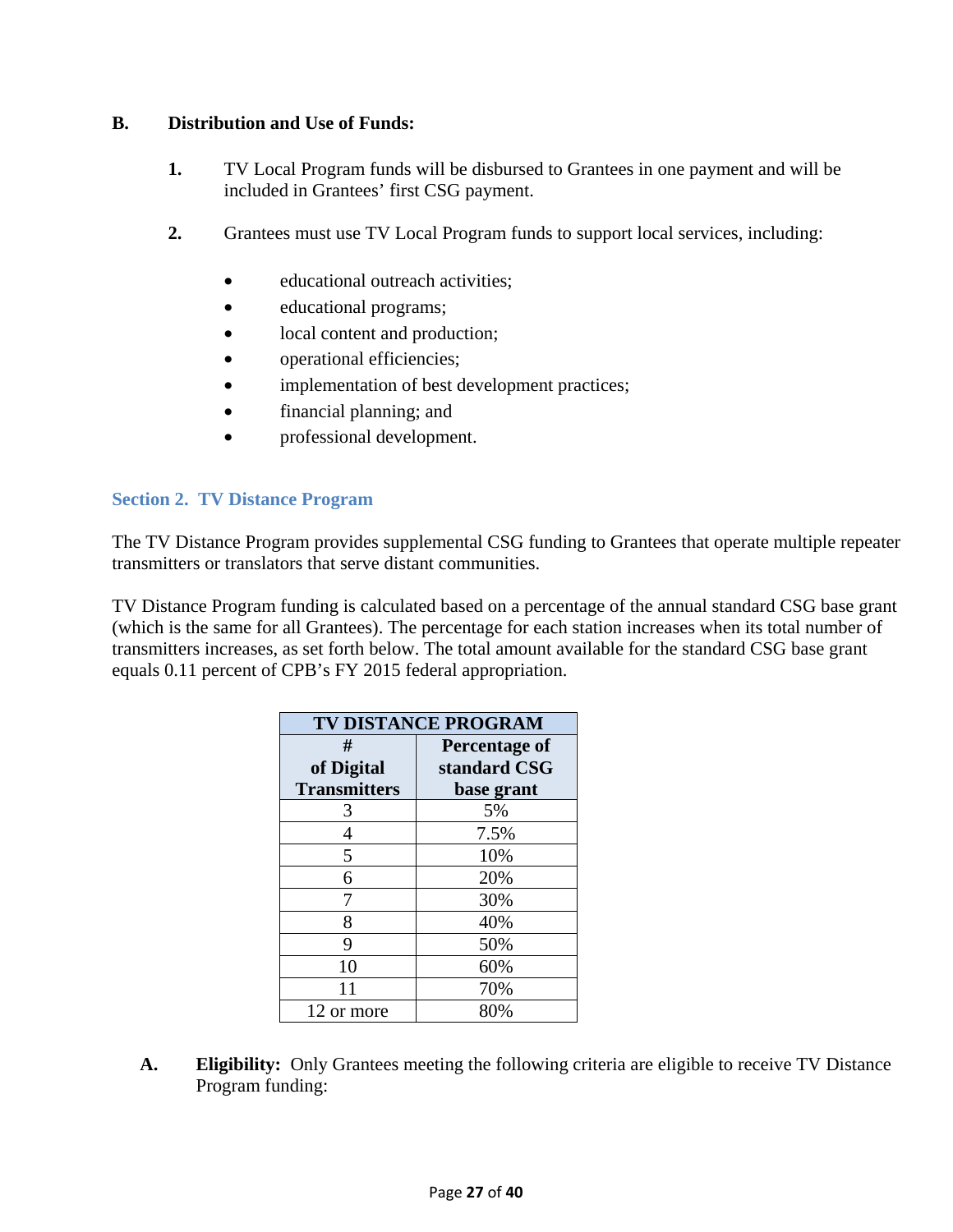- **1.** eligible to receive a CSG;
- 2. operate three or more digital transmitters or transmitter-equivalents (10 translators are considered the equivalent of one transmitter); and
- **3.** deemed qualified by CPB to receive TV Distance Program funding.
- **B. Distribution and Use of Funds:** TV Distance Program funds will be disbursed to Grantees in one payment and included in Grantees' first CSG payment.

Grantees must use TV Distance Program funds to support local services, including Educational Outreach Activities, Educational Programs, and local content and production.

# **Section 3. TV Merger Program**

The TV Merger Program is available to stations receiving a television CSG that have entered into a comprehensive operating agreement (Operating Agreement) with one or more other television CSG recipients, which will result in a number of advantages, including the following:

- to the extent possible, ensuring that everyone currently receiving over-the-air public television service will continue to receive over-the-air public television service; and
- facilitating station collaboration to implement an approach they have not previously undertaken to share operations and increase the efficient and effective use of their resources.

This program was created pursuant to a resolution of CPB's Board of Directors in May 2009. The resolution authorized CPB to assist television stations at risk of closing that provide the only public television service in their coverage area, and to assist television stations that undertake efforts to more efficiently and effectively use their resources collaboratively.

Accordingly, this program provides television CSG recipients participating in an Operating Agreement the opportunity to apply for funding from either the Universal Service Program or the Operational Efficiency Program (OE Program), depending on the results and impact of their Operating Agreement. Stations may only receive funding from one of these programs each year the TV Merger Program is in effect.

### **A. UNIVERSAL SERVICE PROGRAM**

In order to obtain Universal Service Program funding, at least one of the Operating Agreement participants must:

- provide the only public television service to 80 percent or more of its signal coverage area; and
- be at risk of imminent closure or loss of CSG for failure to meet minimum NFFS (Universal Service Station).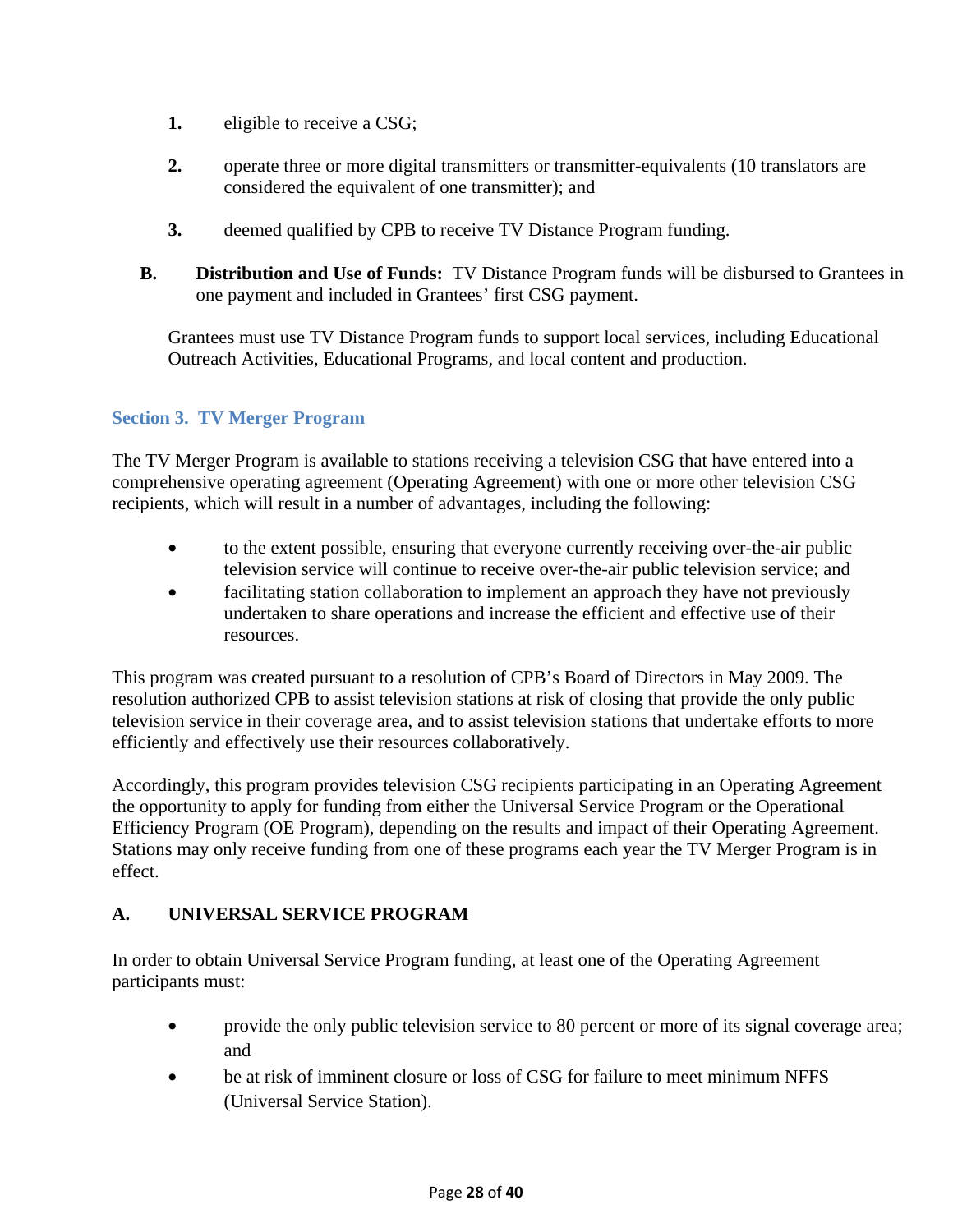Stations participating in an Operating Agreement are eligible to receive Universal Service Program funding up to an amount equivalent to the Universal Service Station's FY 2015 CSG, not to exceed \$3 million annually. The Operating Agreement participants must divide equally any Universal Service Program funding received. If the Operating Agreement results in a new entity, the new entity will receive the funding. It is within CPB's sole discretion to determine the amount of funding to set aside for the Universal Service Program, and the amount, if any, to award to eligible stations.

- **1. Eligibility:** In order to be eligible to participate in the Universal Service Program, applicants must meet the following criteria**:**
	- **a. Operating Agreement**: Stations participating in the Operating Agreement must submit a joint application substantiating the need for, expected results of, and sustainability of the Operating Agreement as described in the paragraph below entitled "Application."

The Operating Agreement may result in the creation of a new entity or a collaborative arrangement.

The Operating Agreement must have come into effect on or after July 1, 2011, and extend for a period of at least 10 years.

- **b. Ratification:** The Operating Agreement must have been ratified by the governing body of each participating station prior to submitting the application for Universal Service Program funding.
- **c. Imminent Closure/Loss of CSG:** At least one station participating in the Operating Agreement must be a Universal Service Station, and the Operating Agreement must mitigate that station's risk of closure and/or loss of CSG eligibility.
- **d. Financial and Operational Analysis:** Each Universal Service Station must have completed a financial and operational analysis on or before the date the Operating Agreement is ratified by all participating stations. The financial and operational analysis must be carried out by a reputable, qualified third party experienced in providing such services.
- **e. Unduplicated CAP:** The CAP of the stations participating in the Operating Agreement may not overlap by more than 20 percent.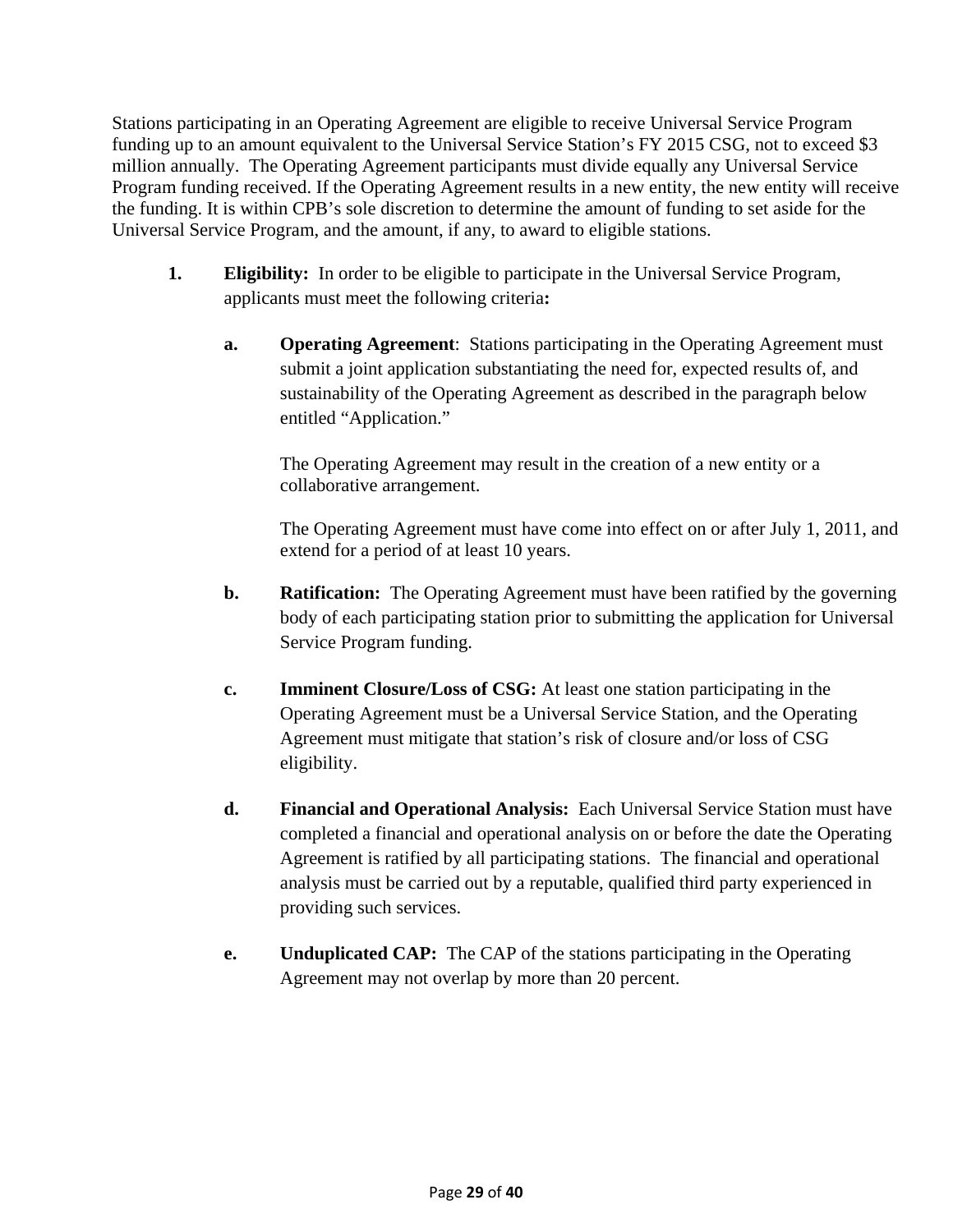## **2. Joint Application:**

- **a. Application Period:** Eligible stations may submit one joint application for Universal Service Program funding during an open application round. Open rounds will be announced on CPB's Website. Go to http://www.cpb.org/stations/grants/tv/generalprovisions/ and click on the Television Merger and Consolidation link for current information.
- **b. Application Submission:** Stations must submit applications via email to TVMerger@cpb.org and six print and bound copies via mail to:

Ms. Djinni Field, Project Officer Corporation for Public Broadcasting 401 Ninth Street, NW Washington, DC 20004

- **c. Application:** The application materials must include the following information in the order specified:
	- **Cover Sheet:** A completed application cover sheet found at: http://www.cpb.org/stations/grants/tv/merger.html.
	- **Needs Statement:** A description of the circumstances facing each Universal Service Station and how they are addressed by the Operating Agreement.
	- **Financial and Operational Analysis:** A complete copy of the final thirdparty financial and operational analysis and a detailed description explaining how the issues raised in the analysis were addressed by the Operating Agreement.
	- **Operating Agreement:** A copy of the executed Operating Agreement and evidence of its ratification by each participating station's governing body.
	- **Organizational and Governing Structure:** An organization chart for each participating station's staff and governing body prior to and after ratification of the Operating Agreement. If the new structure is planned but not yet implemented, please provide the plan and timeline for adopting the same.
	- **Local Content and Services:** A detailed description and implementation timeline of the efforts each station participating in the Operating Agreement will employ to ensure locally produced content and services are provided to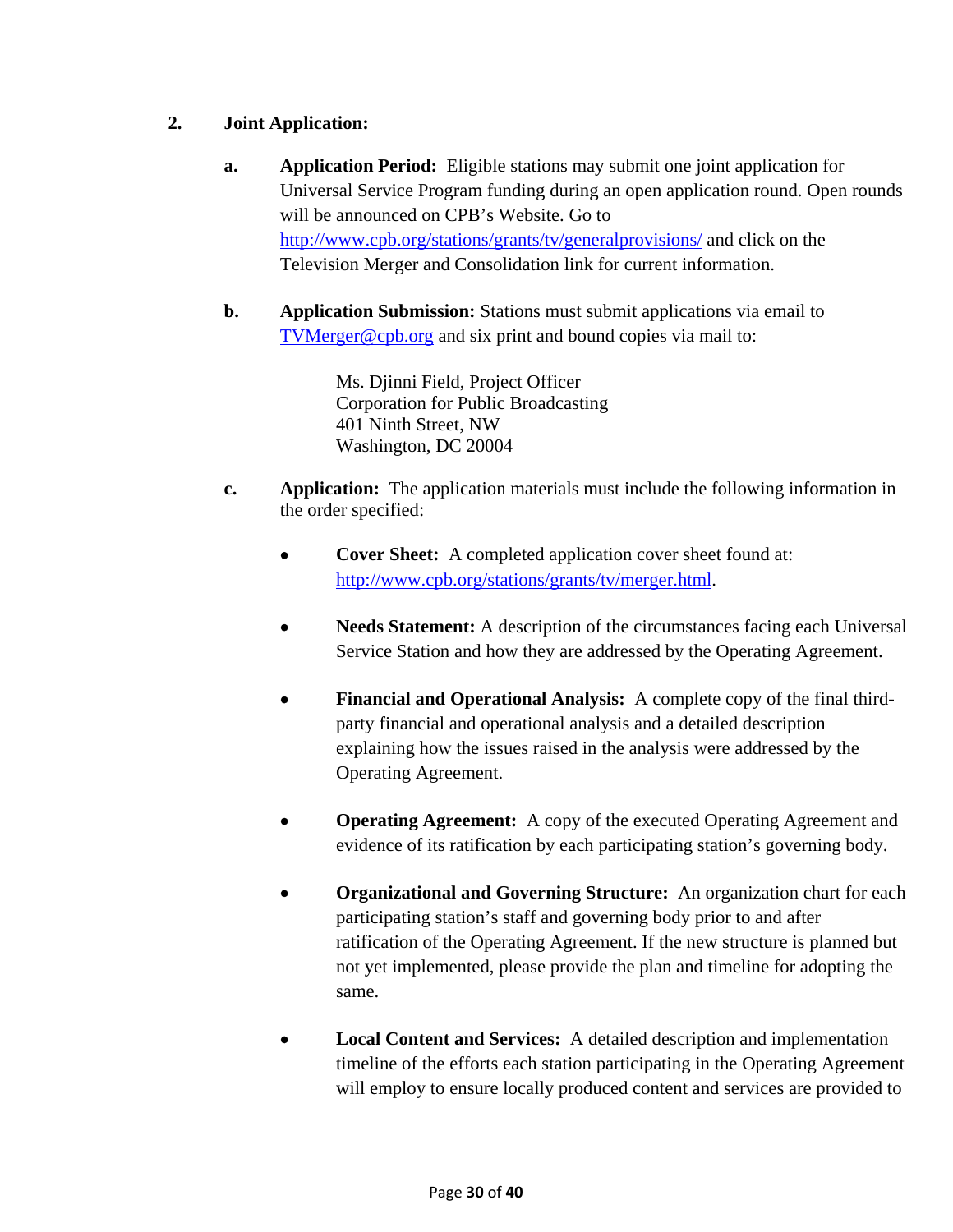serve the needs and interests of the stations' respective communities. In addition, a matrix displaying the content and services provided by each participating station prior to adopting the Operating Agreement, and projections of the content and service to be provided by each station during the three-year period following the ratification of the Operating Agreement.

- **CAP:** A contour map and analysis of each participating stations CAP, including the unduplicated population served by each.
- **Financial Projections:** Detailed financial information including current financial statements from each station participating in the Operating Agreement, and five years of projected budgets, cash flow statements, statements of activities (income statements), and other relevant financial statements demonstrating the projected financial benefits of the collaboration resulting from the Operating Agreement. The projections must be presented to show the current financial situation and the percentage change expected annually.
- **FCC Approvals:** Evidence that all necessary FCC approvals have been obtained (or a certification signed by each participating station's chief financial officer that no such approval is required) and a copy of all applications, agreements, or other documents filed with the FCC related to the Operating Agreement.

 Each station participating in the Operating Agreement must notify Djinni Field at dfield@cpb.org and Greg Schnirring at gschnirring@cpb.org (or the individuals CPB subsequently designates) within five business days of the FCC's grant or denial of any pending application.

 If the FCC denies any application necessary to implement the Operating Agreement, the station's application for Universal Service Program funding will be disqualified, and each station involved in the Operating Agreement must promptly return to CPB any funds disbursed to it under the Universal Service Program at any time, in accordance with Part I, Section 16, Return of Funds.

**3. Spectrum Auctions:** Stations receiving funding through the Universal Service Program may not use those funds to cover any costs arising from participation in spectrum auctions or channel sharing plans related to the Middle Class Tax Relief and Job Creation Act of 2012, the FCC's policies and regulations implementing that Act, or any similar legislation or regulation.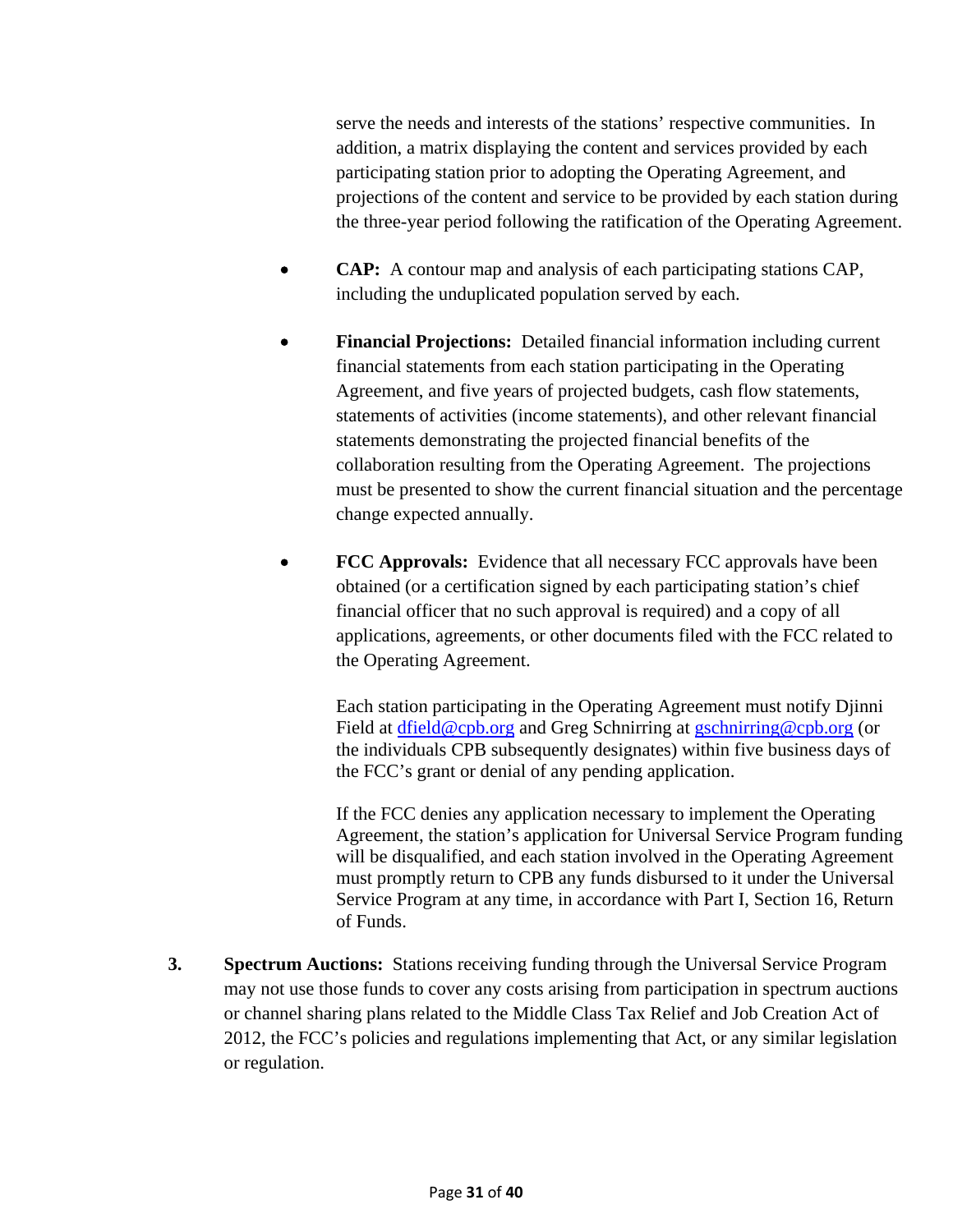**4. Return of Funds:** Each station participating in the Operating Agreement must immediately notify Greg Schnirring at gschnirring@cpb.org(or the individual CPB subsequently designates) in writing if any station is removed as a party to the Operating Agreement at any time within 10 years of its ratification. In the event of a removal, each station participating in the Operating Agreement must immediately return to CPB all funds the station received through the Universal Service Program.

## **B. OE PROGRAM**

Stations participating in an Operating Agreement may apply for OE Program funding equal to 25 percent of each television station's FY 2015 CSG. However, the total amount of OE Program funding payable to any group of stations participating in an Operating Agreement may not exceed \$1.5 million. Any OE Program funding awarded must be divided equally among the stations participating in the Operating Agreement. If the Operating Agreement results in the creation of a new entity, the new entity will receive the funding. It is within CPB's sole discretion to determine the amount of funding set aside for the OE Program and the amount, if any, to award to eligible stations.

- **1. Eligibility:** In order to be eligible to participate in the OE Program, applicants must meet the following criteria:
	- **a. Operating Agreement:** Stations participating in the Operating Agreement must submit a joint application substantiating the need for, expected results of, and sustainability of the Operating Agreement as described in the paragraph below entitled "Application."

The Operating Agreement may result in the creation of a new entity or a collaborative arrangement.

The Operating Agreement must have come into effect on or after July 1, 2011, and extend for a period of at least 10 years.

- **b. Ratification:** The Operating Agreement must have been ratified by the governing body of each participating station prior to submitting an application for OE Program funding.
- **c. Local Content and Service:** Stations participating in an Operating Agreement must be able to increase within three years, following ratification of the Operating Agreement, their combined total expenditures for local content and service by at least 25 percent.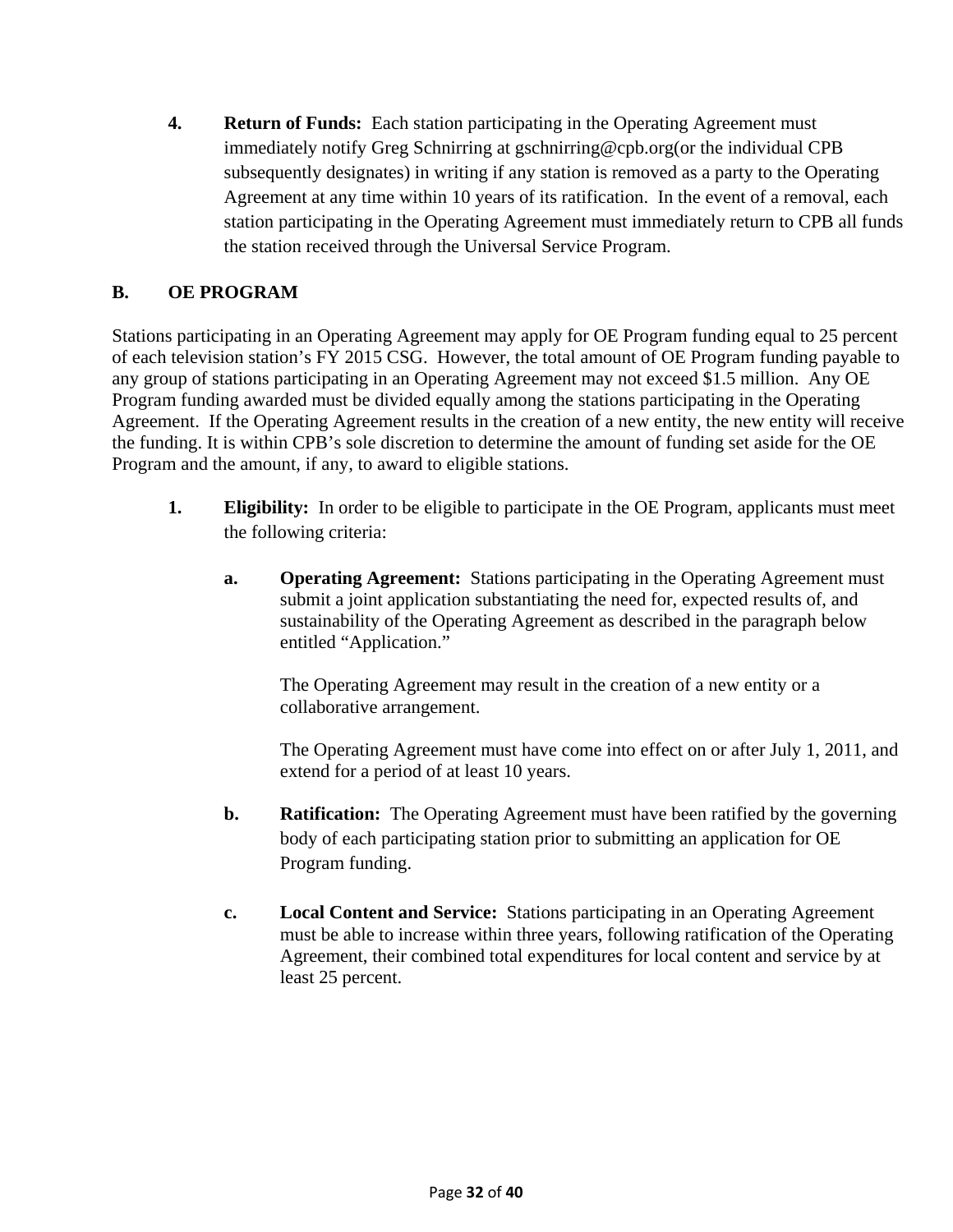## **2. Application:**

- **a. Application Period:** Eligible stations may submit a joint application for OE Program funding during an open application round. Open rounds will be announced on CPB's Website. Go to http://www.cpb.org/stations/grants/tv/generalprovisions/ and click on the Television Merger and Consolidation link for current information.
- **b. Application Submission:** Stations must submit applications via email to TVMerger@cpb.org and six print and bound copies via mail to:

Ms. Djinni Field, Project Officer Corporation for Public Broadcasting 401 Ninth Street, NW Washington, DC 20004

- **c. Application:** The application materials must include the following information in the order specified:
	- **Cover Sheet:** Provide a completed application cover sheet found at: http://www.cpb.org/stations/grants/tv/merger.html.
	- **Operating Agreement:** A copy of the executed Operating Agreement, along with evidence of its ratification by each participating station's governing body.
	- **Organizational and Governing Structure:** An organization chart for each station's staff and governing body prior to and after ratification of the Operating Agreement. If the new structure is planned but not yet implemented, please identify the plan and timeline for adopting the same.
	- **Local Content and Service:** A detailed description and implementation timeline of the efforts each station participating in the Operating Agreement will employ to ensure their combined expenditures for local content and service increase by at least 25 percent within three years following ratification of the Operating Agreement. The plan must include a timeline and milestones. The plan must also include a matrix displaying the local content and services provided by each station prior to adopting the Operating Agreement, and projections of the local content and services to be provided by each station during the three-year period following ratification of the Operating Agreement.
	- **Financial Projections:** Detailed financial information including current financial statements from each station participating in the Operating Agreement, and five years of projected budgets, cash flow statements, statements of activities (income statements), and other relevant financial statements demonstrating the projected financial benefits of the collaboration resulting from the Operating Agreement. The projections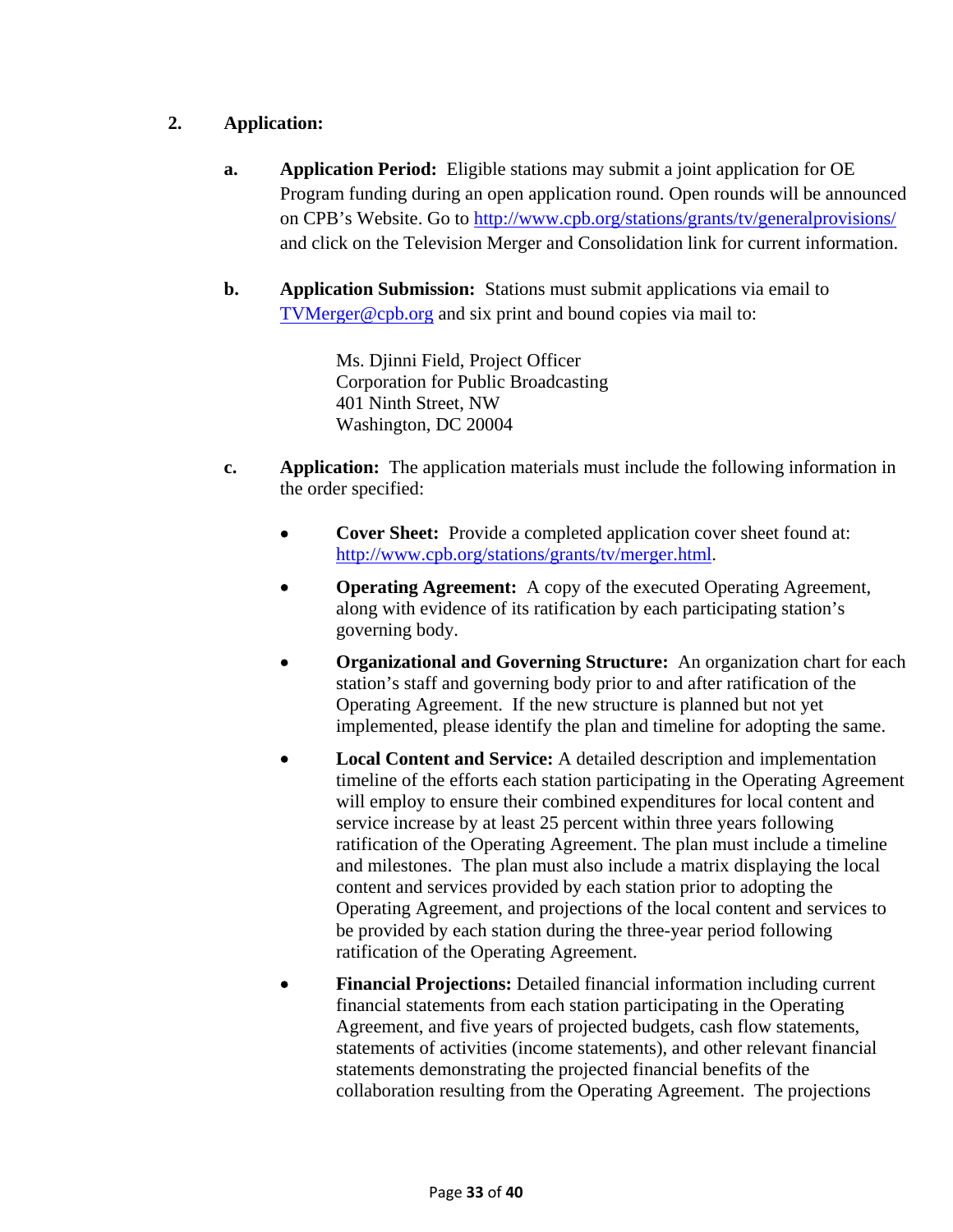must be presented to show the current financial situation and the percentage change expected annually.

The financial information must also be combined for each station and shown as a total to demonstrate the minimum 25 percent increase in expenditures on local content and service. Applicants may not include OE Program funding to meet said increase.

• **FCC Approvals:** Evidence that all necessary FCC approvals have been obtained (or a certification that no such approval is required, signed by each participating station's chief financial officer) and a copy of all applications, agreements, or other documents filed with the FCC related to the Operating Agreement.

Each station participating in the Operating Agreement must notify Djinni Field at dfield@cpb.org and Greg Schnirring at gschnirring@cpb.org (or the individuals CPB designates) within five business days of the FCC's grant or denial of any pending application.

If the FCC denies any application necessary to implement the Operating Agreement, the application for OE Program funding will be disqualified, and each station involved in the Operating Agreement must immediately return to CPB any funds disbursed to it under the OE Program at any time, in accordance with Part I, Section 16, Return of Funds.

- **3. Spectrum Auctions:** Stations receiving funding through the OE Program may not use those funds to cover any costs arising from participation in spectrum auctions or channel sharing plans pursuant to the Middle Class Tax Relief and Job Creation Act of 2012, the FCC's policies and regulations implementing that Act, or any similar legislation or regulation.
- **4. Participant Removal:** Each station participating in the Operating Agreement must immediately notify Greg Schnirring at gschnirring@cpb.org (or the individual CPB subsequently designates) in writing if any station is removed as a party to the Operating Agreement at any time within 10 years from its ratification. In the event of a removal, each station participating in the Operating Agreement must immediately return to CPB all funds the station received through the OE Program.

#### **Section 4. Bandwidth Program**

The Bandwidth Program is designed to encourage television stations receiving a CSG in overlapping coverage markets to cooperatively use their bandwidth in a more creative and efficient manner, by coordinating their broadcast services. The collaboration is expected to result in more cost effective use of public television bandwidth, reduced station expenses, improved public service, and new sources of revenue. CPB will provide applicants in Multi-Provider Markets first preference when allocating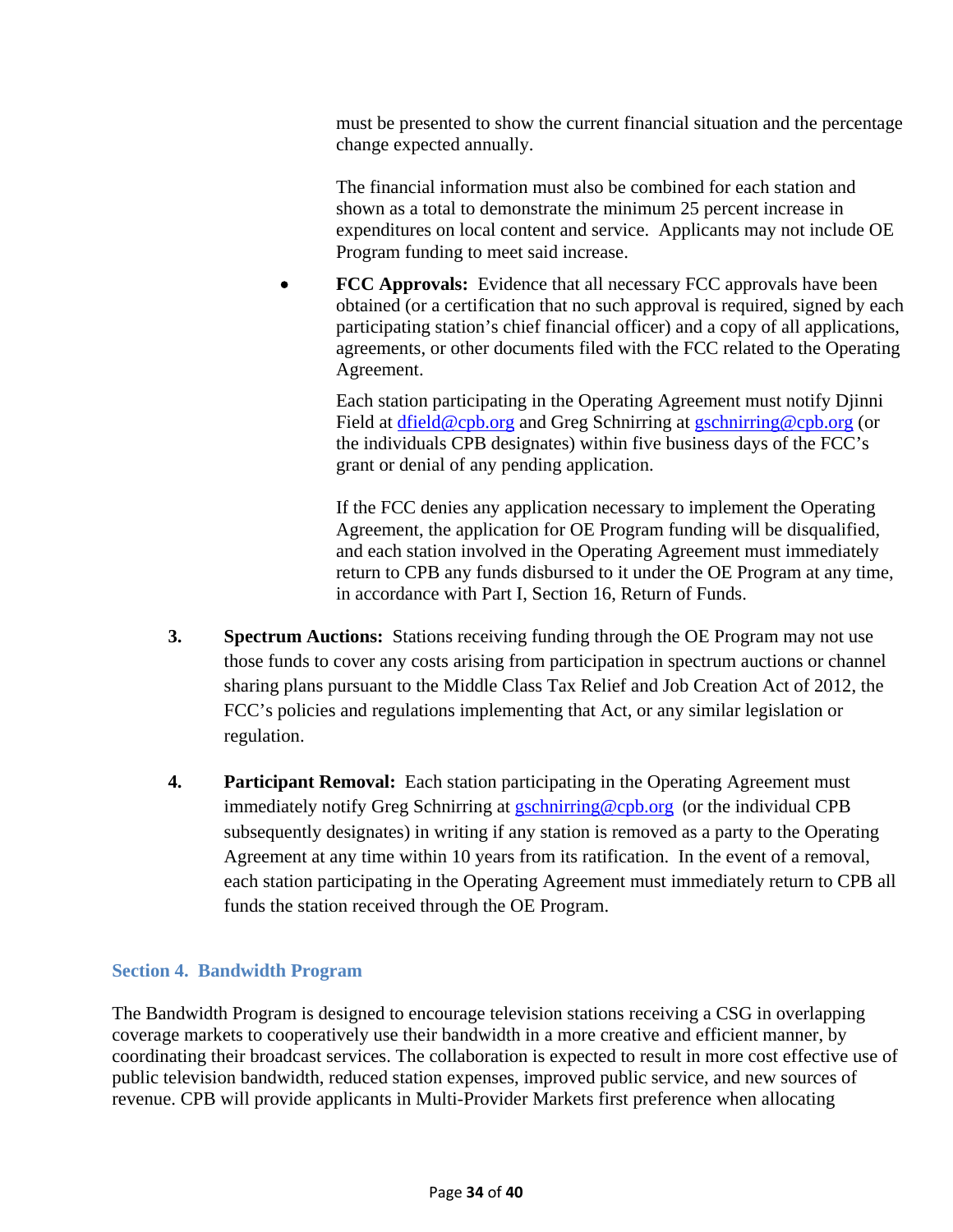Bandwidth Program funds. Stations receiving Bandwidth Program funding are not eligible to receive a Program Differentiation Incentive grant.

Bandwidth Program Funding will be awarded in the amounts set forth below:

- collaborations involving three or fewer stations: each station in the collaboration will be eligible to receive up to \$250,000 per year; and
- collaborations involving four or more stations: the collaboration as a whole will be eligible to receive up to \$750,000 per year.

Funding must be divided equally among the stations within the collaboration. Funding will be paid out annually over the course of three years.

In order to receive Bandwidth Program funding, stations must meet the eligibility criteria and submit an application as detailed herein. Bandwidth Program funding will be awarded if CPB determines such funds are available.

- **A. Eligibility:** In order to obtain funding under the Bandwidth Program, the collaborating public television stations must meet the following eligibility requirements:
	- **1. Collaboration:** The collaboration must consist of two or more CSG stations;
	- **2. CAP:** If there are two collaborating CSG stations, their coverage areas must overlap by at least 80 percent. If there are more than two collaborating CSG stations, at least two of said stations' coverage areas must overlap by at least 80 percent;
	- **3. Collaborative Agreement:** The collaboration must be memorialized in writing and detail the specific terms of the station's agreement (Collaboration Agreement). A copy of the Collaboration Agreement signed by each party must be submitted with the application. The Collaboration Agreement must have come into effect on or after July 1, 2011, and extend for a period of at least five years;
	- **4. Ratification:** The Collaboration Agreement must have been ratified by the governing body of each participating station prior to submitting the application for Bandwidth Program funding; and
	- **5. Term:** Any funds awarded under the Bandwidth Program will be distributed over three years. To receive funding beyond the first year, each station in the collaboration must recertify annually that it meets all eligibility requirements for the Bandwidth Program. If a station loses CSG eligibility, it is not eligible to receive Bandwidth Program funding.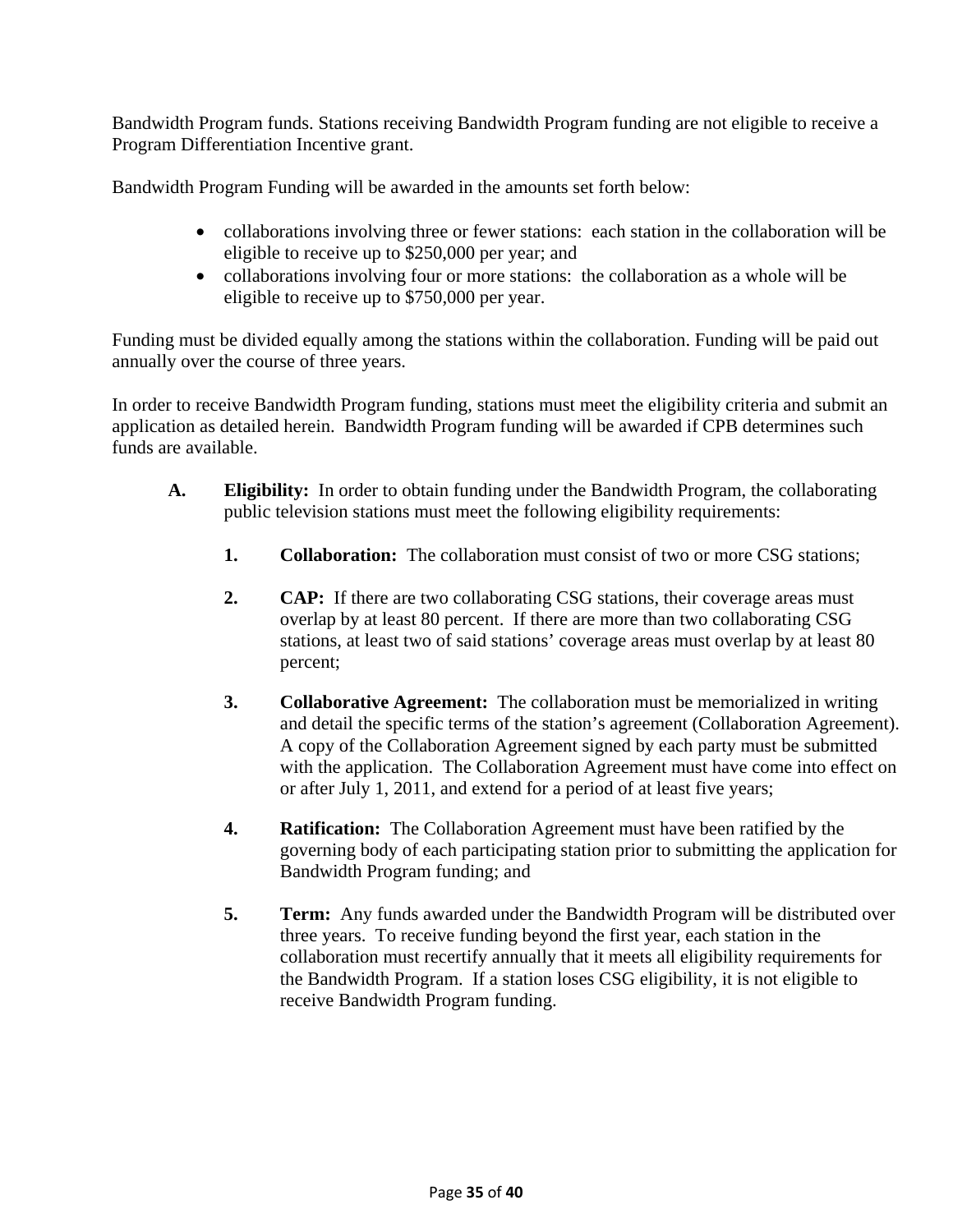## **B. Application:**

- **1. Application Deadline:** Stations must submit a joint application for Bandwidth Program funding during an open application round. Open rounds will be announced on CPB's Website. Go to http://www.cpb.org/stations/grants/tv/generalprovisions/ and click on Television Collaborative Bandwidth Optimization link for current program information.
- **2. Application Process**: Stations' application must be provided via email to TVBandwidth@cpb.org with "Bandwidth Program" in the subject line, and provide six print and bound copies via mail to:

Ms. Djinni Field, Project Officer Corporation for Public Broadcasting 401 Ninth Street, NW Washington, DC 20004

- **3. Application:** Application materials must include the following information in the order specified.
	- **Form Cover Sheet:** An application cover sheet, found at: http://www.cpb.org/stations/grants/tv/bandwidth.html.
	- **CAP Map and Analysis:** A contour map and analysis of the combined CAP, including the unduplicated population, served by each station in the collaboration.
	- **Collaboration Agreement:** A copy of the Collaboration Agreement executed by each participating station and evidence of its ratification by each participating station's governing body.
	- **Program Details and Revenue Plan:** Explain in detail the plan for implementing the Collaboration Agreement, which must include, but is not limited to, the following components:
		- o **Spectrum Utilization Plan:** A detailed explanation of how the collaboration participants' spectrum will be allocated by each participating station, including broadcast and other services. Illustrate how the collaboration will increase efficiency and/or improve public service to the community, providing a matrix showing service changes before and after implementation of the collaboration at each station.
		- o **Programming Plan:** A comprehensive program plan and broadcasting schedule for the initial 12-month term, which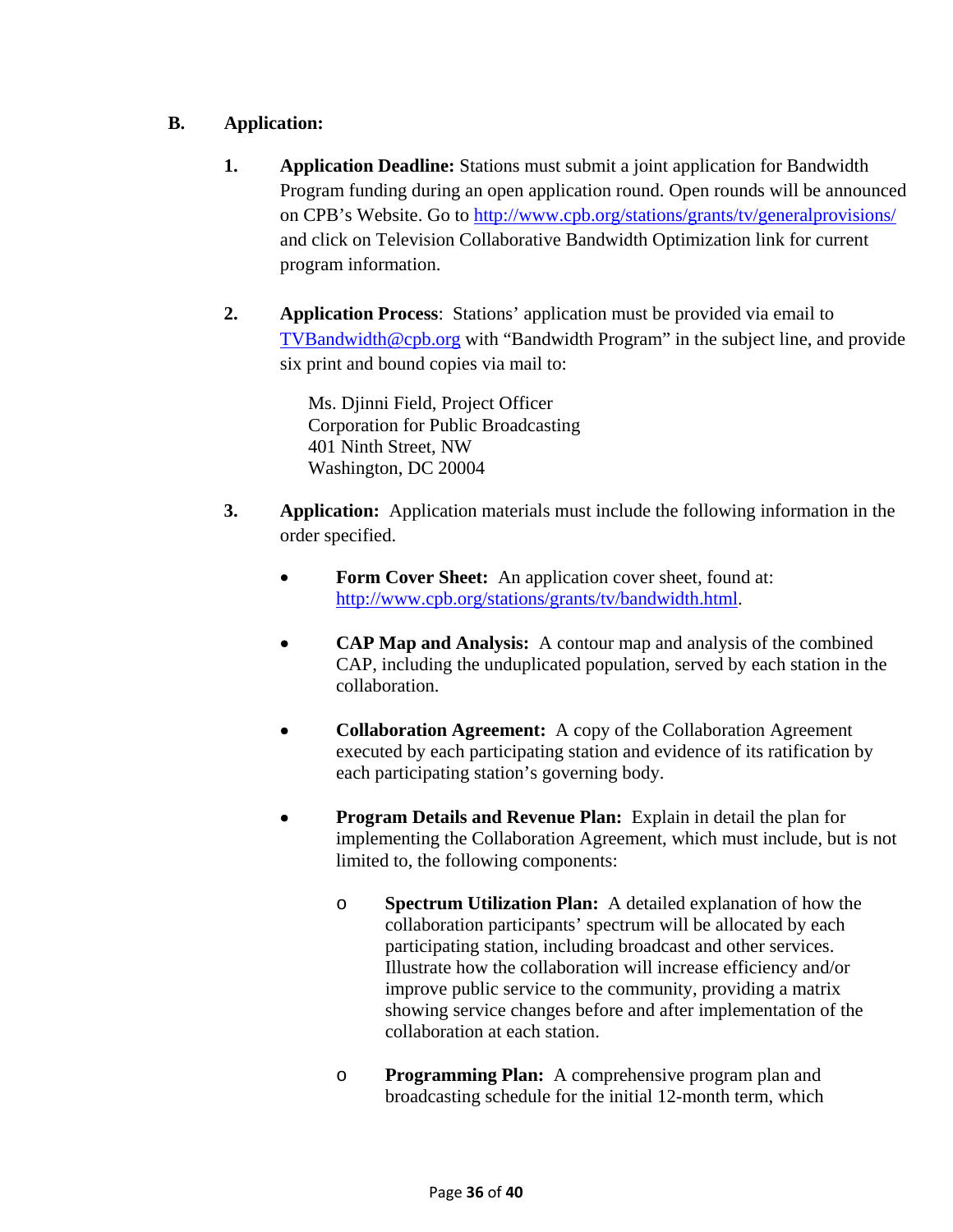consolidates each station's spectrum, and identifies any anticipated unused spectrum.

- o **Promotional Plan:** A comprehensive promotion plan for the initial 12-month period, setting forth how each of the collaboration's channels and spectrum will be promoted and marketed (across all media platforms) to the community and stakeholders and the efforts each station will undertake to support the same.
- o **Financial Statements and Projections**: Detailed financial information including current financial statements, and five years of projected cash flow statements, statements of activities, and other relevant financial information demonstrating the projected financial benefits of the collaboration. The projections must be presented to show the current financial situation and the percentage change expected annually.
- o **Organizational and Governing Structure:** Identify the specific organizational and governance changes necessary to facilitate the collaboration, including a timeline and the responsibilities of each participant.
- **C. FCC Approvals:** Evidence that all necessary FCC approvals have been obtained (or a certification that no such approval is required, signed by each participating station's chief financial officer), and a copy of all applications, agreements, or other documents filed with the FCC related to the Collaboration Agreement.

If the FCC denies an application necessary to implement the Collaboration Agreement, the application for Bandwidth Program funding will be disqualified, and each station must immediately return to CPB any funds disbursed to it under the Bandwidth Program at any time, in accordance with Part I, Section 16, Return of Funds.

- **D. Sale or Lease of Bandwidth:** Each station awarded Bandwidth Program funding agrees not to sell or lease bandwidth to stations that are not CSG recipients within the first five years of the Agreement. In the event a station fails to comply with this requirement, each station within the collaboration must immediately return to CPB the lesser of: (i) all funds provided under the Bandwidth Program; or (ii) the gross revenue generated from the sale or lease of such bandwidth.
- **E. Spectrum Auctions:** Stations awarded Bandwidth Program funding may not use those funds to cover any costs arising from participation in spectrum auctions or channel sharing plans related to the Middle Class Tax Relief and Job Creation Act of 2012, the FCC's policies and regulations implementing that Act, or any similar legislation or regulation.
- **F. Participant Removal:** Each station participating in the Collaboration Agreement must immediately notify Greg Schnirring at gschnirring@cpb.org (or the individuals CPB subsequently designates) in writing if any station is removed as a party to the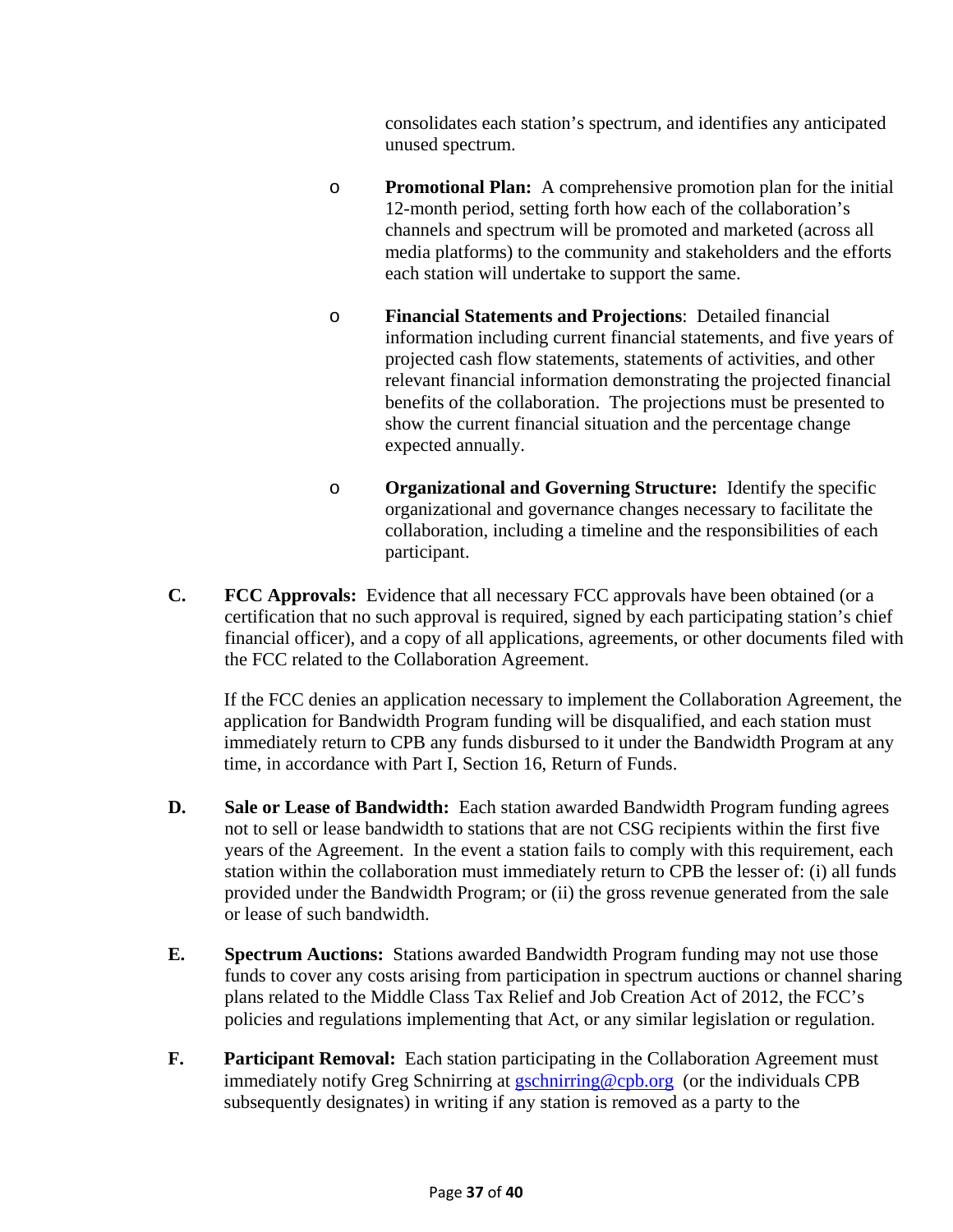Collaboration Agreement at any time within five years from the date of its ratification. In the event of a removal, each station participating in the Collaboration Agreement must promptly return to CPB all Bandwidth Program funds it received.

#### **Section 5. TV-ICG**

The Communications Act authorizes CPB to assist in the establishment and development of one or more interconnection systems to be used for the distribution of public telecommunications services. CPB will support the public television interconnection expenses in FY 2015 through TV-ICG grants to TV stations qualified to receive a CSG. TV-ICG awards are calculated as a share of \$4 million. Grantee's share is proportional to its share of the total CSG amount awarded to Grantees.

- **A. Eligibility:** Grantees of stations receiving a CSG are eligible to receive a TV-ICG.
- **B. TV-ICG Awards:** CPB automatically calculates station's TV-ICG awards, and stations are not required to apply for the same.
- **C. Use of Funds:** Stations receiving a TV-ICG must expend the same during the period October 1, 2014, through September 30, 2016. Stations may only use TV-ICG funds to pay for interconnection and/or program distribution costs. Grantees must return immediately to CPB any TV-ICG funds not expended in accordance with these provisions.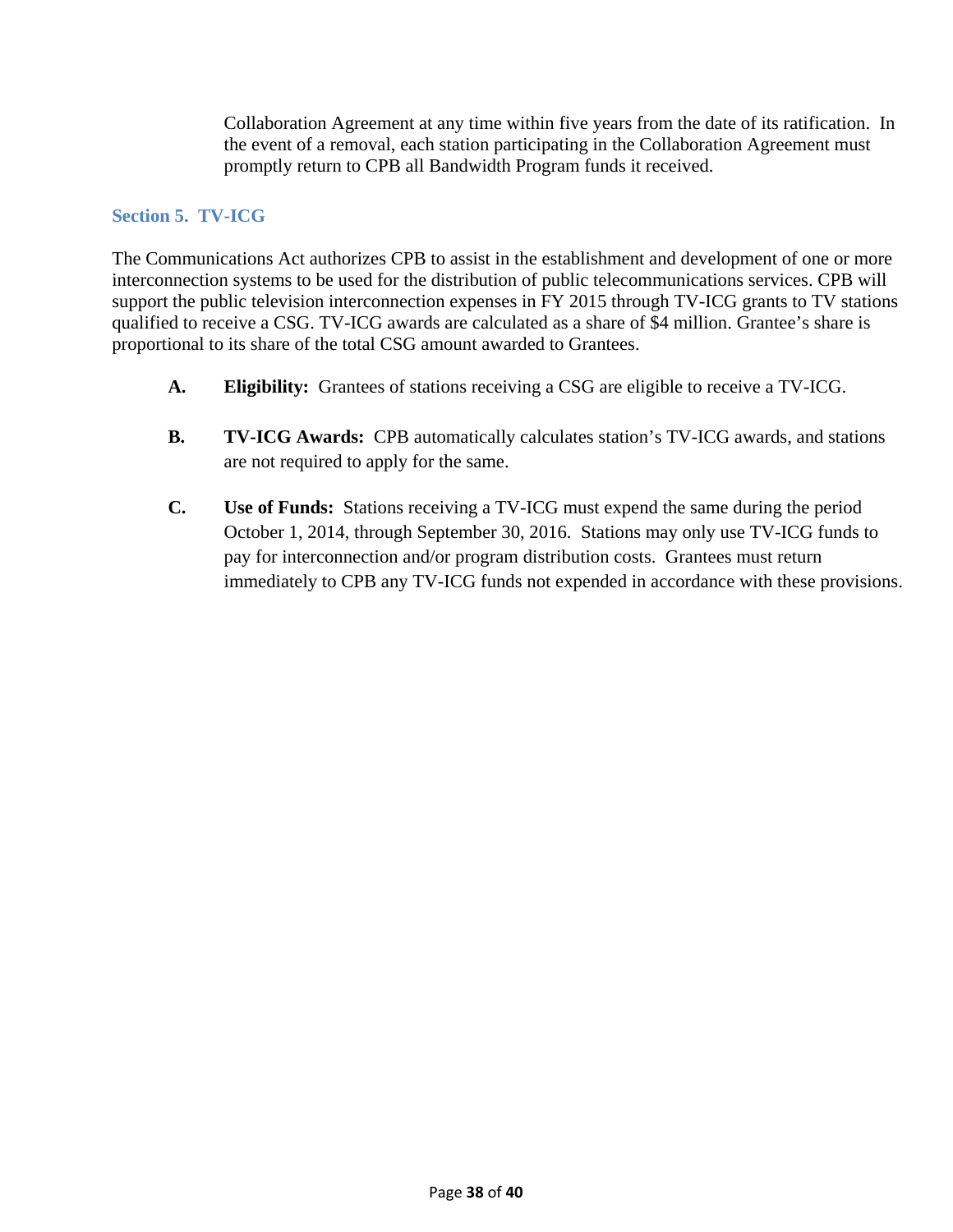### **Exhibit A Documents Governing Grantees**

Below is a list of documents that also govern Grantee's CSG.

- 1. Fiscal Year 2015 Television Local Service Grant Legal Agreement
- 2. Fiscal Year 2015 Television Interconnection Grant Legal Agreement
- 3. Fiscal Year 2015 Television Distance Service Grant Legal Agreement
- 4. Fiscal Year 2015 Television Community Service Grant Legal Agreement
- 5. Fiscal Year 2015 Community Service Grant ("CSG") Certification of Eligibility
- 6. Fiscal Year 2015 Request for TV Community Service Grant ("CSG") Qualified Licensee Approval